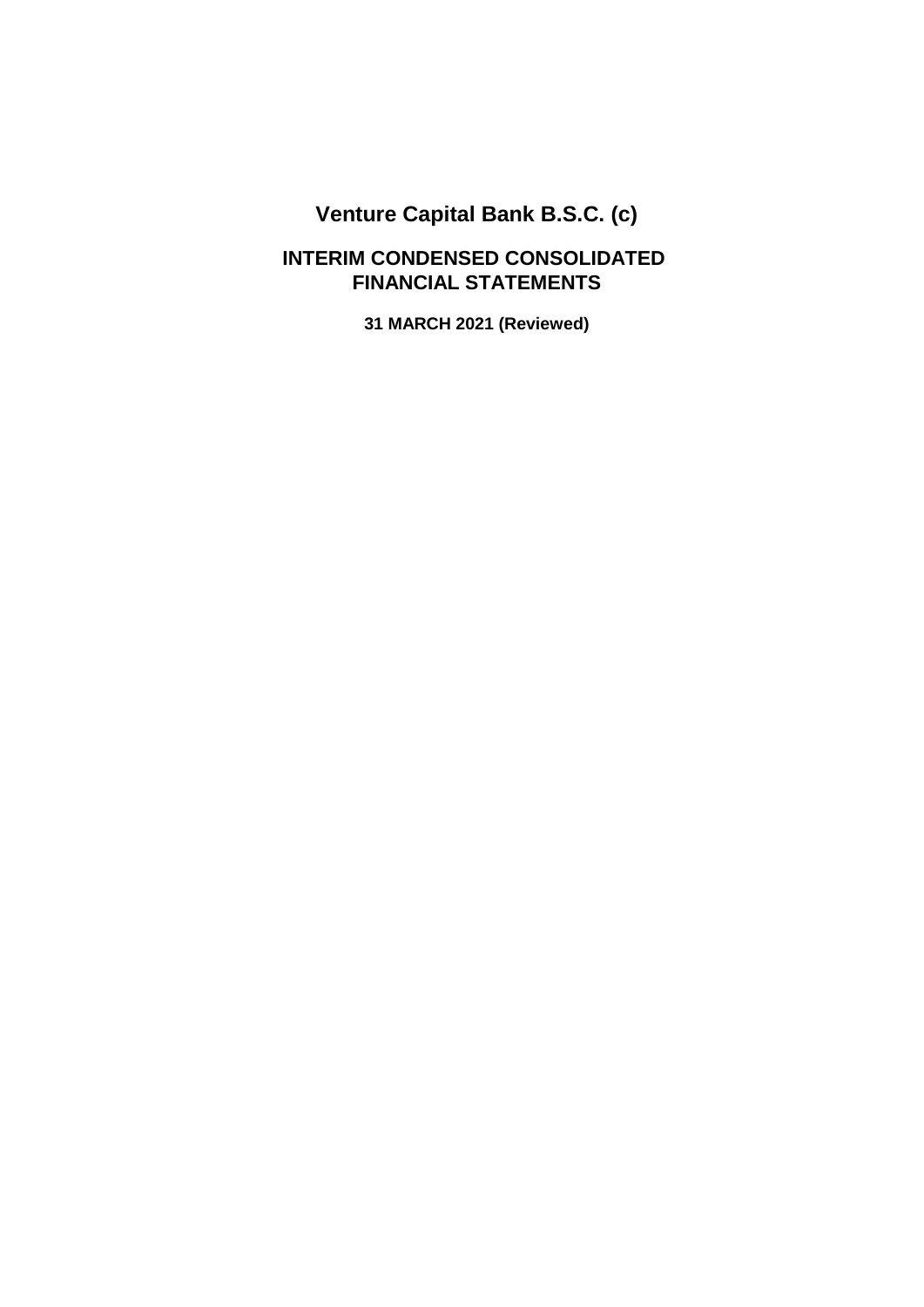

Ernst & Young - Middle East P.O. Box 140 East Tower  $-10<sup>th</sup>$  floor Bahrain World Trade Center Manama Kingdom of Bahrain

Tel: +973 1753 5455 Fax: +973 1753 5405 manama@bh.ey.com www.ev.com/mena C.R. no. 29977-1

### **REPORT ON REVIEW OF THE INTERIM CONDENSED CONSOLIDATED FINANCIAL STATEMENTS TO THE BOARD OF DIRECTORS OF VENTURE CAPITAL BANK B.S.C. (c)**

### *Introduction*

We have reviewed the accompanying interim consolidated statement of financial position as at 31 March 2021 of Venture Capital Bank B.S.C. (c) ("the Bank") and its subsidiaries (together "the Group"), the related interim consolidated statement of income for the three and nine month periods then ended and the interim consolidated statements of changes in equity, cash flows and changes in off-balance sheet equity of investment account holders for the nine month period then ended and explanatory notes. The Board of Directors of the Bank is responsible for the preparation and presentation of these interim condensed consolidated financial statements in accordance with the accounting policies described in note 4. Our responsibility is to express a conclusion on these interim condensed consolidated financial statements based on our review.

### *Scope of review*

We conducted our review in accordance with International Standard on Review Engagements 2410. "Review of Interim Financial Information Performed by the Independent Auditor of the Entity". A review of interim financial information consists of making inquiries, primarily of persons responsible for financial and accounting matters, and applying analytical and other review procedures. A review is substantially less in scope than an audit conducted in accordance with International Standards on Auditing and consequently does not enable us to obtain assurance that we would become aware of all significant matters that might be identified in an audit. Accordingly, we do not express an audit opinion.

### *Basis for adverse conclusion*

- 1. We draw attention to note 2 to the accompanying interim condensed consolidated financial statements. As stated therein, during the period ended 31 March 2021 the Group incurred a net loss of US\$ 15,184 thousand and, as of that date, the Group's total assets with maturities up to 12 months fall short of the Group's liabilities with similar maturity by US\$ 94,523 thousand. The Group is also in certain regulatory breaches as explained in note 3 to the interim condensed consolidated financial statements. Based on our judgement, these conditions, together with the potential effect of the matters described in paragraphs 2, 3 and 4 below, indicate that the going concern assumption used in the preparation of the accompanying interim condensed consolidated financial statements is not appropriate. The accompanying interim condensed consolidated financial statements do not contain any adjustments that would result if the Group is unable to continue as a going concern.
- 2. As disclosed in note 10, as of 31 March 2021, the Group has a past due Wakala contract receivable of US\$ 6,670 thousand, net of a 50% provision calculated by management. The Group has requested the counterparty to redeem the Wakala, but this has not occurred at the date of approval of the interim condensed consolidated financial statements. In our judgement, an additional provision of US\$ 6,670 thousand is required against the Wakala contract receivable.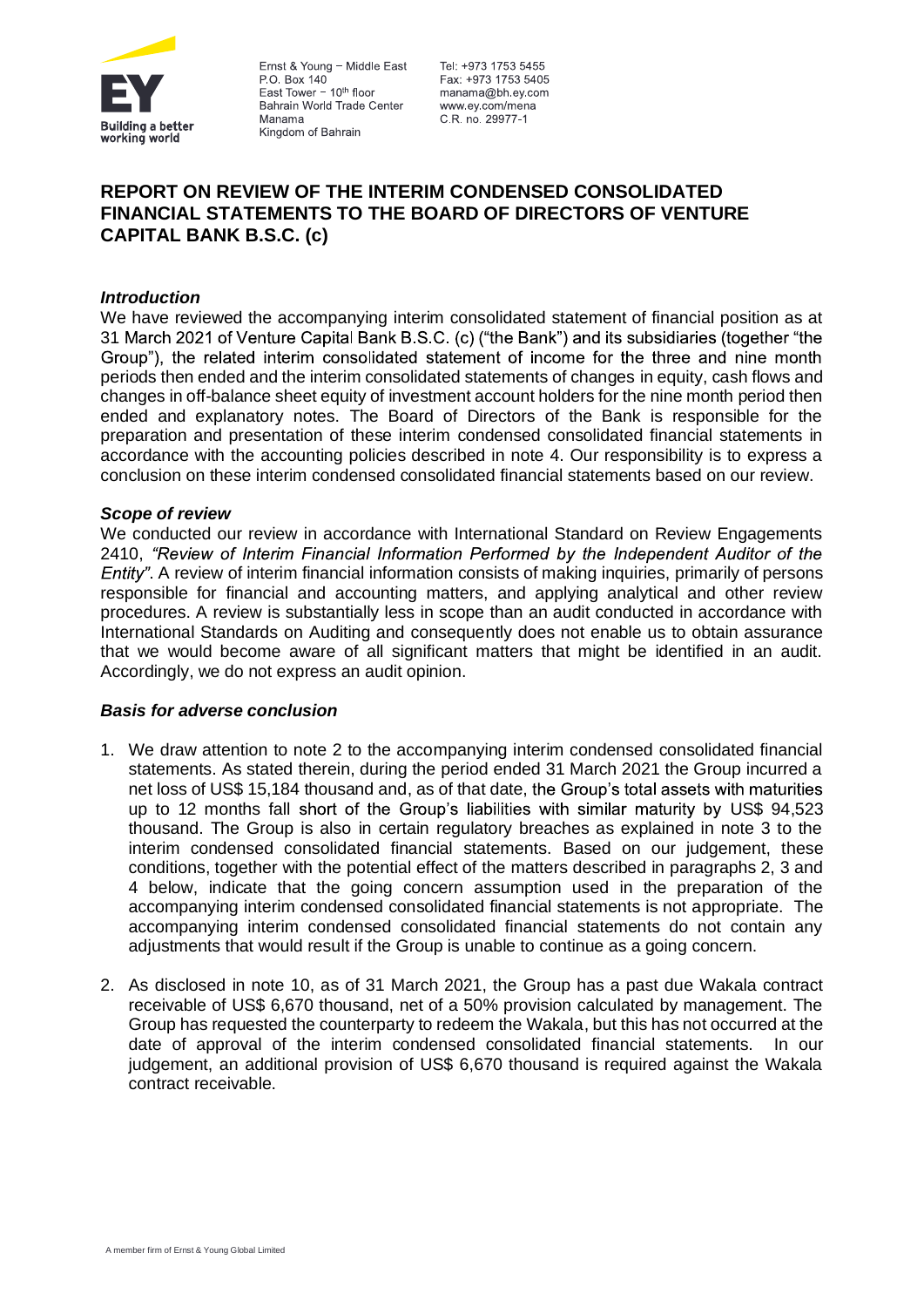

### **REPORT ON REVIEW OF THE INTERIM CONDENSED CONSOLIDATED FINANCIAL STATEMENTS TO THE BOARD OF DIRECTORS OF VENTURE CAPITAL BANK B.S.C. (c)**

### *Basis for adverse conclusion (continued)*

- 3. As disclosed in note 12, the Group obtained funding of US\$ 13,241 thousand as an unrestricted Wakala payable, related to the matter referred to in paragraph 2 above. The Group claimed that these two transactions were eligible to be netted off. This matter was referred to arbitration at the Bahrain Chamber for Dispute Resolution ("BCDR") who, on 20 May 2021, issued a judgement based on which the Group has been ordered to pay US\$ 13,391 thousand maturity proceeds, US\$ 916 thousand late payment charges, a daily penalty charge of US\$ 1,375 from the date of the judgement until final settlement and BD 297 thousand of arbitration costs. The Group has not made the required accrual of US\$ 1,705 thousand for the late payment charges and arbitration costs in the accompanying interim condensed consolidated financial statements.
- 4. As disclosed in note 15, the Group has issued letters of guarantee to certain investment companies/projects. For one such letter of guarantee, the lender has initiated legal action against the investee company and have demanded validation of the corporate guarantees provided by various shareholders of the investee company, including the Group, from which material liabilities could arise. The Group's share of the potential liability arising from this letter of guarantee is US\$ 15,232 thousand against which management has provided US\$ 3,140 thousand as at 31 March 2021. We have been unable to obtain sufficient corroborative evidence to support the adequacy of management's provision of US\$ 3,140 thousand.

### *Adverse conclusion*

Our review indicates that, based on the matters described in the "basis for adverse conclusion" paragraphs above, the Group's accompanying interim condensed consolidated financial statements are not prepared, in all material respects, in accordance with the accounting policies described in note 4.

Ernet + Young

11 October 2021 Manama, Kingdom of Bahrain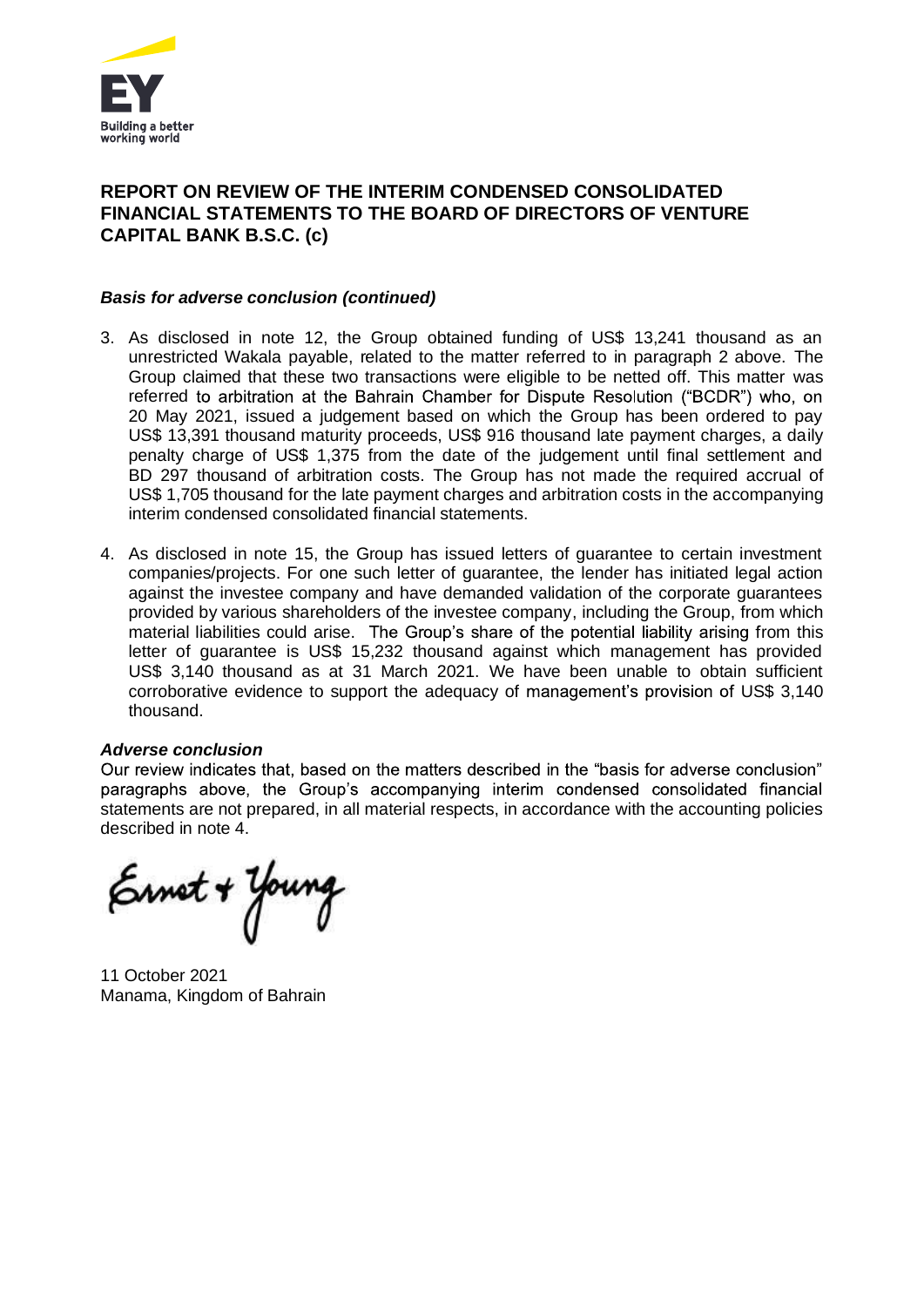# Venture Capital Bank B.S.C. (c)<br>INTERIM CONSOLIDATED STATEMENT OF FINANCIAL POSITION As at 31 March 2021 (Reviewed)

|                                                           |      | <b>Reviewed</b><br>Restated |                  |                 |
|-----------------------------------------------------------|------|-----------------------------|------------------|-----------------|
|                                                           |      | 31 March                    | 30 June          | $1$ July        |
|                                                           |      | 2021                        | 2020             | 2019            |
|                                                           | Note | <b>USD '000</b>             | <b>USD '000</b>  | <b>USD '000</b> |
| <b>ASSETS</b>                                             |      |                             |                  |                 |
| Balances and placements with banks                        | 8    | 625                         | 505              | 10,175          |
| Investments                                               |      | 93,134                      | 83,029           | 119,119         |
| Investments in associates and a joint venture             |      |                             |                  |                 |
| accounted under the equity method                         |      | 13,914                      | 14,656           | 22,701          |
| Murabaha financing to investee companies                  | 9    | 87                          | 472              | 30,406          |
| Wakala contract receivable                                | 10   | 6,670                       | 6,670            | 10,672          |
| Receivables                                               |      | 1,488                       | 2,020            | 1,976           |
| Funding to project companies                              |      | 2,678                       | 3,181            | 5,693           |
| Other assets                                              | 11   | 4,853                       | 8,909            | 26,053          |
| Right-of-use assets                                       |      | 3,187                       | 3,831            |                 |
| Property and equipment                                    |      | 4,703                       | 4,947            | 7,480           |
| <b>TOTAL ASSETS</b>                                       |      | 131,339                     | 128,220          | 234,275         |
| <b>LIABILITIES</b>                                        |      |                             |                  |                 |
| Islamic financing payables                                | 12   | 92,120                      | 88,901           | 109,692         |
| Employee accruals                                         |      | 926                         | 796              | 1,440           |
| ljarah liability                                          |      | 3,316                       | 3,894            |                 |
| Other liabilities                                         | 13   | 28,954                      | 13,589           | 20,885          |
| <b>Total liabilities</b>                                  |      | 125,316                     | 107,180          | 132,017         |
|                                                           |      |                             |                  |                 |
| <b>EQUITY</b>                                             |      | 190,000                     |                  | 190,000         |
| Share capital                                             |      | 5,859                       | 190,000<br>5,859 | 5,859           |
| Statutory reserve<br>Foreign currency translation reserve |      |                             | (167)            | (71)            |
| <b>Accumulated losses</b>                                 |      | (189, 836)                  | (174, 652)       | (93, 530)       |
|                                                           |      |                             |                  |                 |
| <b>Total equity</b>                                       |      | 6,023                       | 21,040           | 102,258         |
| <b>TOTAL LIABILITIES AND EQUITY</b>                       |      | 131,339                     | 128,220          | 234,275         |
| <b>OFF-BALANCE SHEET ITEMS</b>                            |      |                             |                  |                 |
| Equity of investment account holders                      |      | 1,212                       | 1,118            | 1,887           |

Abdulfatah Mohd. Rafie Marafie Chairman

Mohammed Ahmed Jumaan **Board Member** 

The attached notes 1 to 17 form part of these interim condensed consolidated financial statements.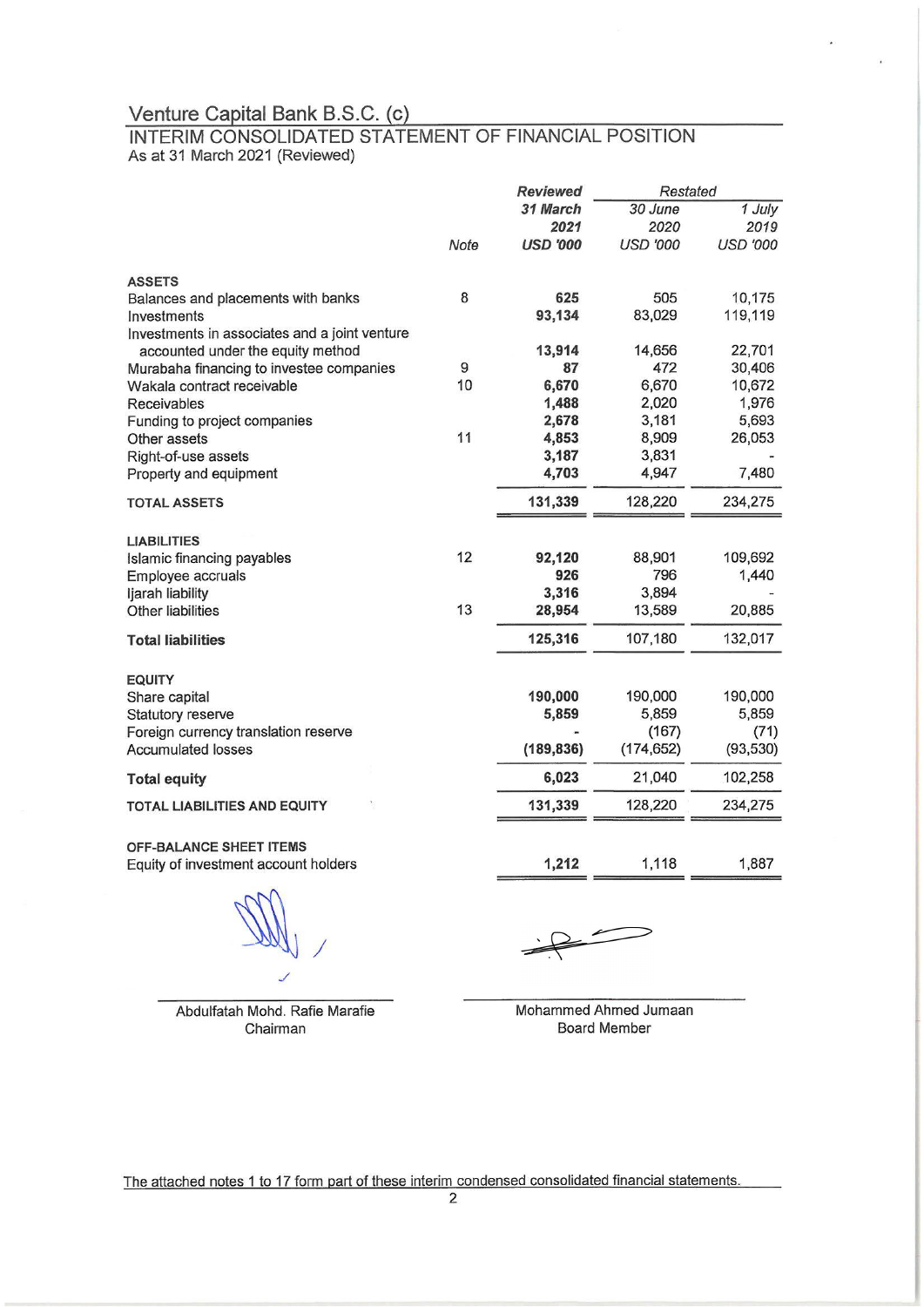$\overline{\Delta}$ 

 $\bar{\nu}$ 

# Venture Capital Bank B.S.C. (c)<br>INTERIM CONSOLIDATED STATEMENT OF INCOME Nine month period ended 31 March 2021 (Reviewed)

|                                                                                 |      | Three-months ended<br>31 March |                 | Nine-months ended<br>31 March |                 |
|---------------------------------------------------------------------------------|------|--------------------------------|-----------------|-------------------------------|-----------------|
|                                                                                 |      | 2021                           | 2020            | 2021                          | 2020            |
|                                                                                 |      | <b>Reviewed</b>                | Restated        | <b>Reviewed</b>               | Restated        |
|                                                                                 | Note | <b>USD '000</b>                | <b>USD '000</b> | <b>USD '000</b>               | <b>USD '000</b> |
| <b>REVENUE</b>                                                                  |      |                                |                 |                               |                 |
| Income from investment banking services - net                                   |      | 61                             |                 | 523                           | 1,612           |
| Gain (loss) on sale of investments                                              |      | 1                              | 36              | (20)                          | 769             |
| Finance income<br>Dividend income                                               |      |                                | 81              |                               | 608             |
| Rental and other income                                                         | 14   | 269<br>539                     | 282<br>39       | 794                           | 1,496           |
|                                                                                 |      |                                |                 | 1,993                         | 2,821           |
| <b>Total revenue</b>                                                            |      | 870                            | 438             | 3,290                         | 7,306           |
| <b>OTHER GAINS (LOSSES)</b><br>Fair value gains (losses) on investments carried |      |                                |                 |                               |                 |
| at fair value through profit or loss - net                                      |      |                                | (3, 341)        | 9,727                         | (21, 963)       |
|                                                                                 |      | 870                            | (2,903)         | 13,017                        | (14, 657)       |
| <b>EXPENSES</b><br>Staff costs                                                  |      | 896                            | 857             | 2,535                         | 2,546           |
| Travel and business development expenses                                        |      | 1                              | 32              | $\overline{2}$                | 127             |
| Legal and professional fees                                                     |      | 536                            | 84              | 1,324                         | 390             |
| Finance expense                                                                 |      | 1,049                          | 1,060           | 3,238                         | 3,311           |
| Depreciation                                                                    |      | 146                            | 80              | 340                           | 243             |
| Other expenses                                                                  |      | 932                            | 1,106           | 3,097                         | 3,297           |
| <b>Total expenses</b>                                                           |      | 3,560                          | 3,219           | 10,536                        | 9,914           |
| <b>INCOME (LOSS) BEFORE IMPAIRMENT</b><br>PROVISIONS AND SHARE OF LOSS OF       |      |                                |                 |                               |                 |
| <b>ASSOCIATES AND A JOINT VENTURE</b>                                           |      | (2,690)                        | (6, 122)        | 2,481                         | (24, 571)       |
| Impairment of investments                                                       |      | (14)                           | (3,895)         | (4,050)                       | (18, 326)       |
| (Provision) reversal for credit losses                                          | 5    | (2,029)                        | 44              | (13, 599)                     | (11, 016)       |
| Impairment of property and equipment<br>Share of (loss) profit from associates  |      |                                |                 |                               | (681)           |
| and a joint venture - net                                                       |      |                                |                 | (16)                          | 94              |
| <b>NET LOSS FOR THE PERIOD</b>                                                  |      | (4, 733)                       | (9, 973)        | (15, 184)                     | (54, 500)       |
| WV                                                                              |      |                                |                 |                               |                 |

Abdulfatah Mohd. Rafie Marafie Chairman

Mohammed Ahmed Jumaan **Board Member** 

The attached notes 1 to 17 form part of these interim condensed consolidated financial statements.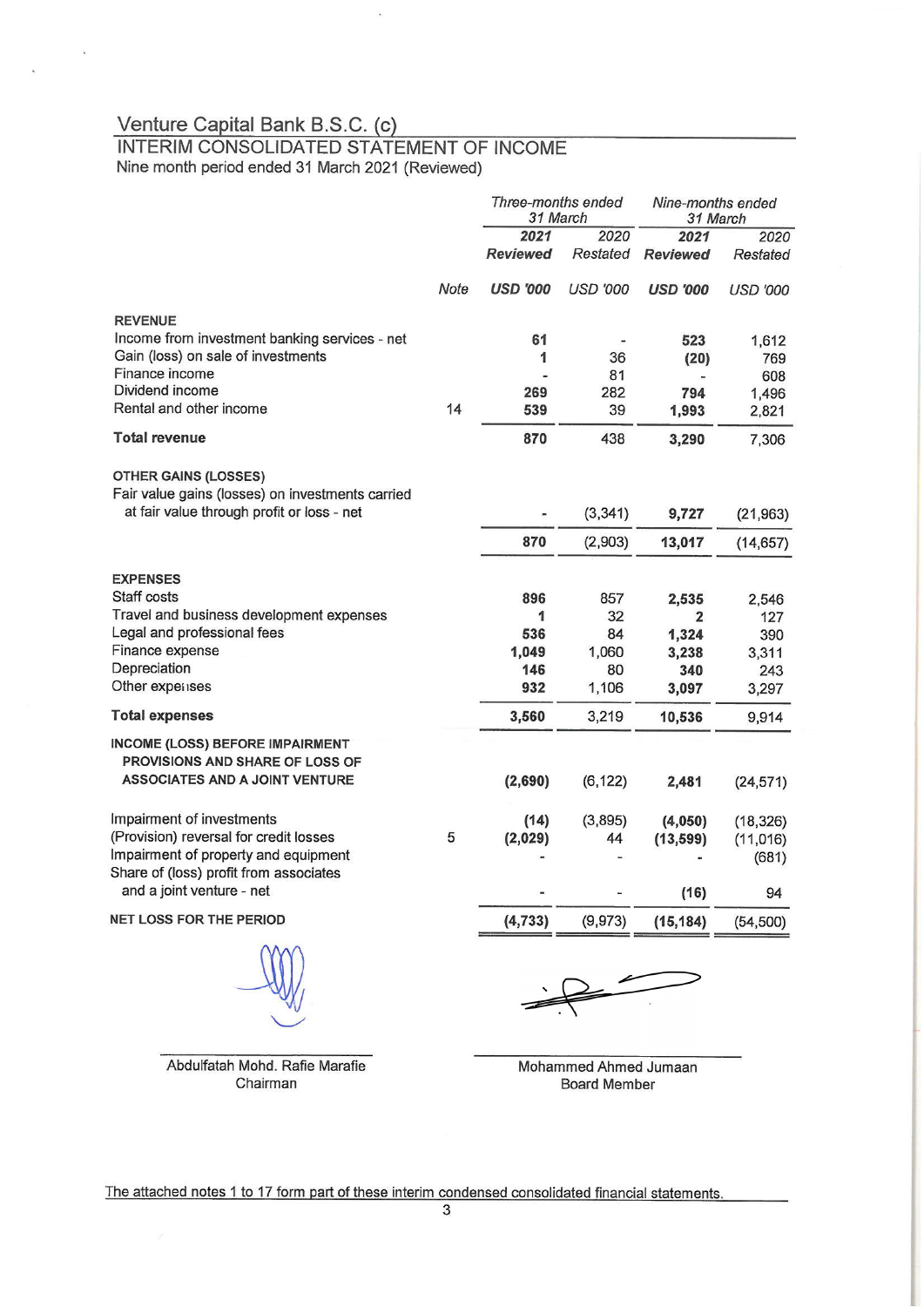### INTERIM CONSOLIDATED STATEMENT OF CHANGES IN EQUITY Nine month period ended 31 March 2021 (Reviewed)

|                                                                                                   |                 |                 | Foreign                 |                 |                 |
|---------------------------------------------------------------------------------------------------|-----------------|-----------------|-------------------------|-----------------|-----------------|
|                                                                                                   | Share           | Statutory       | currency<br>translation | Accumulated     |                 |
|                                                                                                   | capital         | reserve         | reserve                 | losses          | Total           |
|                                                                                                   | <b>USD '000</b> | <b>USD '000</b> | <b>USD '000</b>         | <b>USD '000</b> | <b>USD '000</b> |
| Balance at 1 July 2020                                                                            |                 |                 |                         |                 |                 |
| (previously reported)                                                                             | 190,000         | 5,859           | (167)                   | (173, 563)      | 22,129          |
| Effect of restatement - note 17                                                                   |                 |                 |                         | (1,089)         | (1,089)         |
| Balance at 1 July 2020 (restated)                                                                 | 190,000         | 5,859           | (167)                   | (174, 652)      | 21,040          |
| Net loss for the period<br>Foreign currency translation<br>difference on disposal of              |                 |                 |                         | (15, 184)       | (15, 184)       |
| investment in an associate                                                                        |                 |                 | 167                     |                 | 167             |
| Balance at 31 March 2021                                                                          | 190,000         | 5,859           |                         | (189, 836)      | 6,023           |
| Balance at 1 July 2019                                                                            |                 |                 |                         |                 |                 |
| (previously reported)                                                                             | 190,000         | 5,859           | (71)                    | (93, 302)       | 102,486         |
| Effect of restatement - note 17                                                                   |                 |                 |                         | (228)           | (228)           |
| Balance at 1 July 2019 (restated)                                                                 | 190,000         | 5,859           | (71)                    | (93, 530)       | 102,258         |
| Net loss for the period (restated)<br>Foreign currency translation<br>difference on investment in |                 |                 |                         | (54, 500)       | (54, 500)       |
| an associate                                                                                      |                 |                 | (96)                    |                 | (96)            |
| Balance at 31 March 2020 (restated)                                                               | 190,000         | 5,859           | (167)                   | (148, 030)      | 47,662          |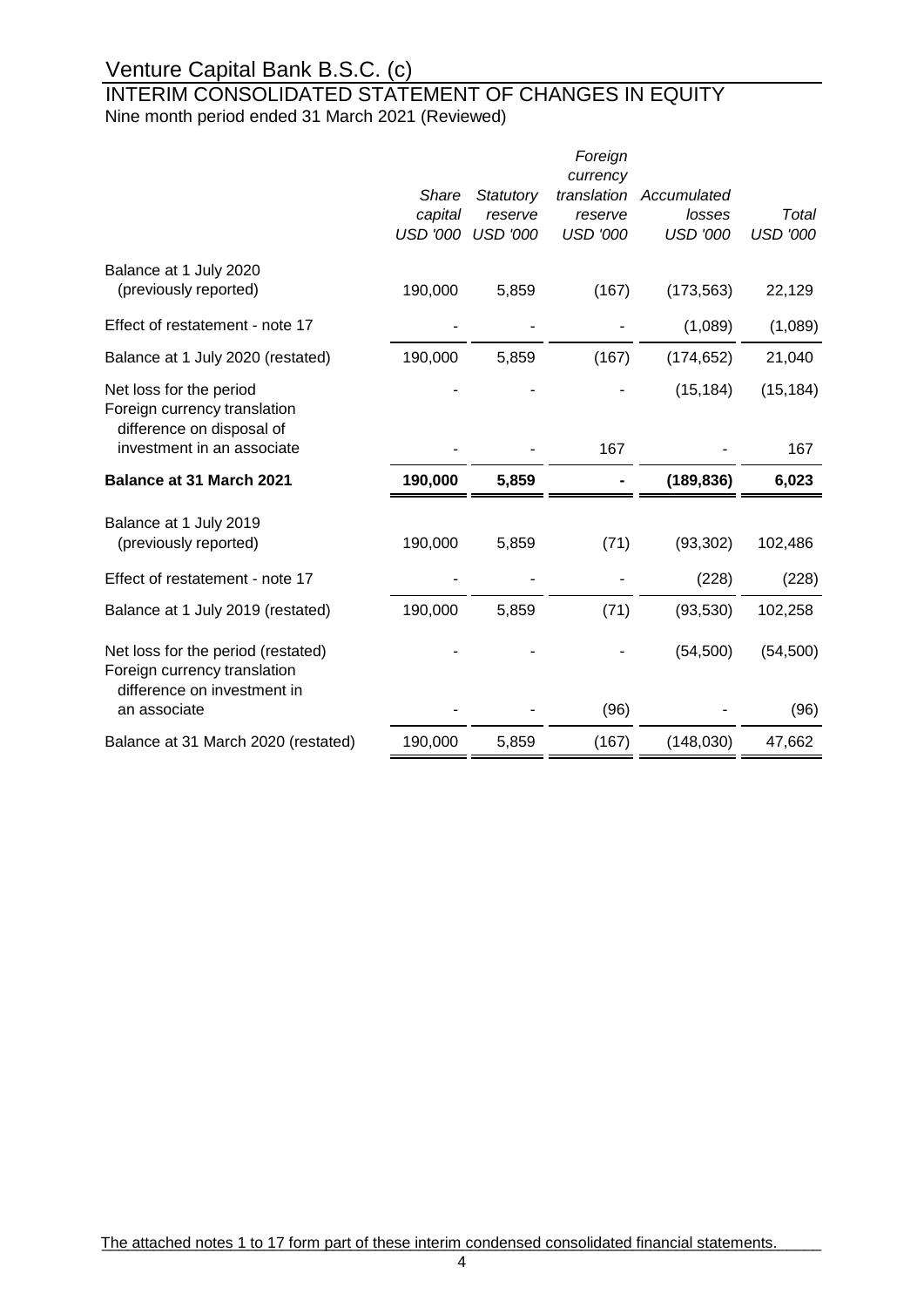### INTERIM CONSOLIDATED STATEMENT OF CASH FLOWS

Nine month period ended 31 March 2021 (Reviewed)

|                                                                                   |      |                 | Restated        |
|-----------------------------------------------------------------------------------|------|-----------------|-----------------|
|                                                                                   |      | 2021            | 2020            |
| <b>OPERATING ACTIVITIES</b>                                                       | Note | <b>USD '000</b> | <b>USD '000</b> |
| Net loss for the period                                                           |      |                 |                 |
| Adjustments for:                                                                  |      | (15, 184)       | (54, 500)       |
| Share of loss (profit) of associates and a joint venture accounted                |      |                 |                 |
| under the equity method                                                           |      | 16              | (94)            |
| Impairment of property and equipment                                              |      |                 | 18,326          |
| Provision for credit losses                                                       | 5    | 13,599          | 11,016          |
| Impairment of investments                                                         |      | 4,050           | 681             |
| Fair value (gains) losses on investments carried                                  |      |                 |                 |
| at fair value through profit or loss                                              |      | (9, 727)        | 21,963          |
| Loss (gain) on sale of investment                                                 |      | 20              | (769)           |
| Depreciation                                                                      |      | 340             | 243             |
| Finance cost on right-of-use asset                                                |      | 8               | (1, 496)        |
| Dividend income                                                                   |      | (794)           |                 |
| Operating losses before changes in operating assets and liabilities               |      | (7,672)         | (4,630)         |
| Changes in operating assets and liabilities:                                      |      |                 |                 |
| Investments                                                                       |      | (5,822)         | (16, 865)       |
| Investments in associates and a joint venture                                     |      |                 |                 |
| accounted under the equity method                                                 |      | 764             | 57              |
| Wakala contract receivable                                                        |      |                 | (1)             |
| Receivables                                                                       |      | 747             | 20              |
| Funding to project companies                                                      |      | 655             | 358             |
| Other assets                                                                      |      | 4,339           | 8,809           |
| Employee accruals                                                                 |      | 130             | (1, 184)        |
| Islamic financing payables<br>Other liabilities                                   |      | 3,219<br>1,156  | (7,014)         |
|                                                                                   |      |                 |                 |
| Net cash used in operating activities                                             |      | (2, 484)        | (20, 450)       |
| <b>INVESTING ACTIVITIES</b>                                                       |      |                 |                 |
| Dividends paid                                                                    |      |                 | 1,496           |
| Dividends received                                                                |      |                 | 2,854           |
| Proceeds from sale of investment                                                  |      | 2,130           |                 |
| Net cash from investing activities                                                |      | 2,130           | 4,351           |
| <b>FINANCING ACTIVITIES</b>                                                       |      |                 |                 |
| Murabaha financing to investee company                                            |      | 346             | 29,156          |
| Rent paid towards right-of-use asset                                              |      | (38)            | (21, 873)       |
| Net cash from financing activities                                                |      | 308             | 7,283           |
| Foreign currency translation adjustments                                          |      | 167             | (96)            |
| NET INCREASE (DECREASE) IN CASH AND CASH EQUIVALENTS                              |      | 121             | (8,912)         |
| Cash and cash equivalents at beginning of the period                              |      | 505             | 10,175          |
| ECL (charged) reversed on balances and placements with banks                      | 5    | (1)             | 21              |
| CASH AND CASH EQUIVALENTS AT END OF THE PERIOD                                    |      | 625             | 1,284           |
| Cash and cash equivalents per the consolidated<br>statement of financial position |      |                 |                 |
| <b>Balances with banks</b>                                                        | 8    | 625             | 1,284           |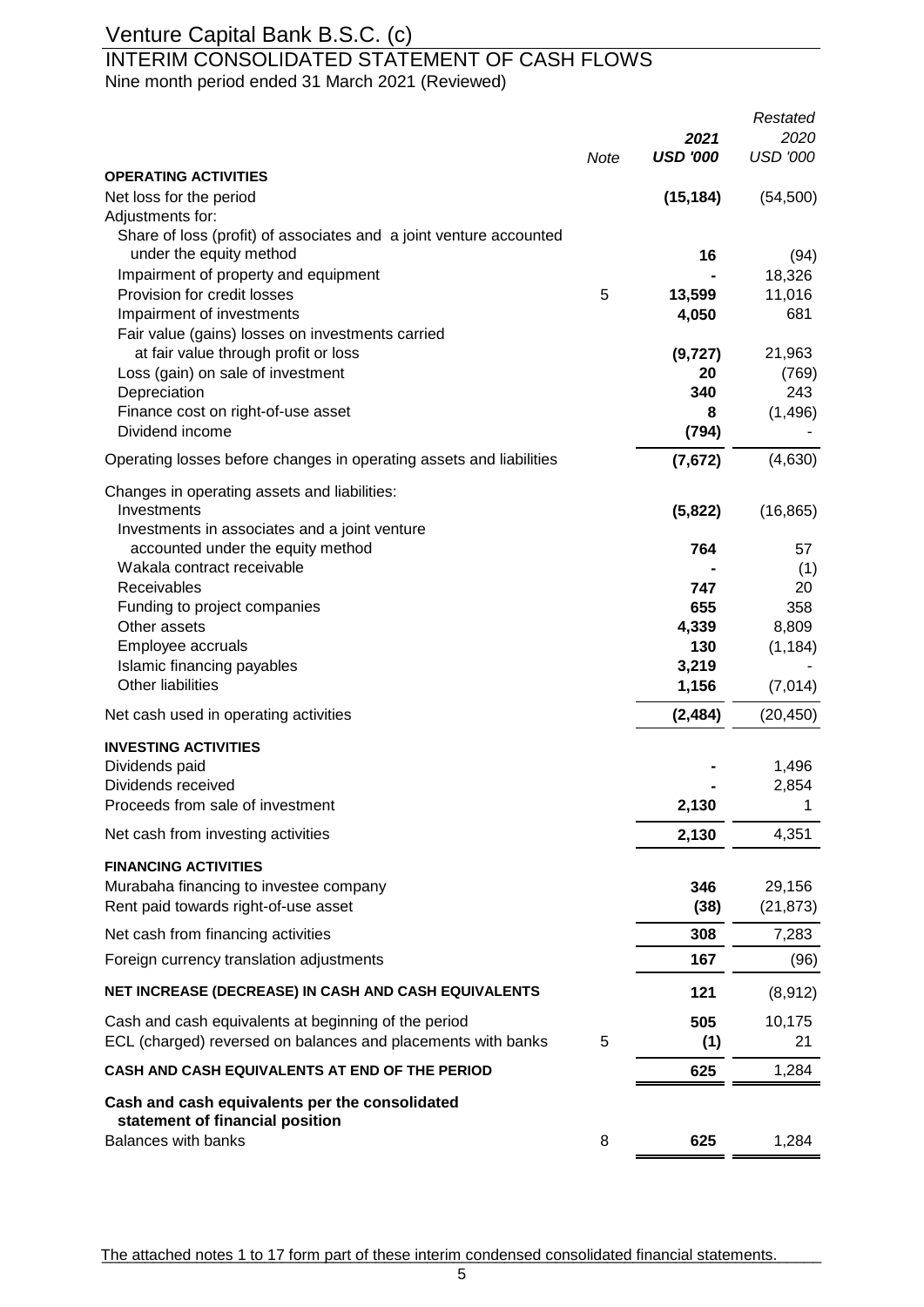### INTERIM CONSOLIDATED STATEMENT OF CHANGES IN OFF-BALANCE SHEET EQUITY OF INVESTMENT ACCOUNT HOLDERS

Nine month period ended 31 March 2021 (Reviewed)

| 31 March 2021                                                             |                                                        |                                               | <b>Movements during the period</b>               |                                         |                                             |                                                      |                                                             |
|---------------------------------------------------------------------------|--------------------------------------------------------|-----------------------------------------------|--------------------------------------------------|-----------------------------------------|---------------------------------------------|------------------------------------------------------|-------------------------------------------------------------|
|                                                                           | <b>Balance at</b><br>1 July<br>2020<br><b>USD '000</b> | Investment/<br>(repayment)<br><b>USD '000</b> | <b>Fair value</b><br>movement<br><b>USD '000</b> | <b>Net</b><br>income<br><b>USD '000</b> | <b>Dividends</b><br>paid<br><b>USD '000</b> | <b>Bank's fees</b><br>as an agent<br><b>USD '000</b> | <b>Balance at</b><br>31 December<br>2020<br><b>USD '000</b> |
| <b>GCC Pre IPO Fund</b>                                                   | 1,118                                                  |                                               | (2)                                              | 96                                      |                                             |                                                      | 1,212                                                       |
| Investment in equities<br>Other receivables<br><b>Balances with banks</b> |                                                        |                                               |                                                  |                                         |                                             |                                                      | 963<br>247<br>$\mathbf{2}$                                  |
| <b>Total</b>                                                              |                                                        |                                               |                                                  |                                         |                                             |                                                      | 1,212                                                       |
| 31 March 2020                                                             |                                                        |                                               | Movements during the period                      |                                         |                                             |                                                      |                                                             |
|                                                                           | <b>Balance</b> at<br>1 July<br>2019<br><b>USD '000</b> | Investment/<br>(repayment)<br><b>USD '000</b> | Fair value<br>movement<br><b>USD '000</b>        | Net<br>Income<br><b>USD '000</b>        | <b>Dividends</b><br>paid<br><b>USD '000</b> | Bank's fees<br>as an agent<br><b>USD '000</b>        | <b>Balance</b> at<br>31 December<br>2019<br><b>USD '000</b> |
| <b>GCC Pre IPO Fund</b>                                                   | 1,887                                                  |                                               | (114)                                            |                                         |                                             |                                                      | 1,773                                                       |
| Investment in equities<br>Other receivables<br>Balances with banks        |                                                        |                                               |                                                  |                                         |                                             |                                                      | 1,707<br>64<br>2                                            |
| Total                                                                     |                                                        |                                               |                                                  |                                         |                                             |                                                      | 1,773                                                       |

The GCC Pre-lPO Fund targets investments in selected GCC equities in the pre-lPO stage with the primary objective of benefiting from the potential market gains expected to arise from their IPOs. The investments are legally owned by the Group for the beneficial interest of RIA. Investors nominate the specific equities they wish to participate in from a pool of GCC Pre-IPO equities, specifying the amounts in each, and receive all returns less the Bank's fee of 20% over a 10% simple return.

The attached notes 1 to 17 form part of these interim condensed consolidated financial statements.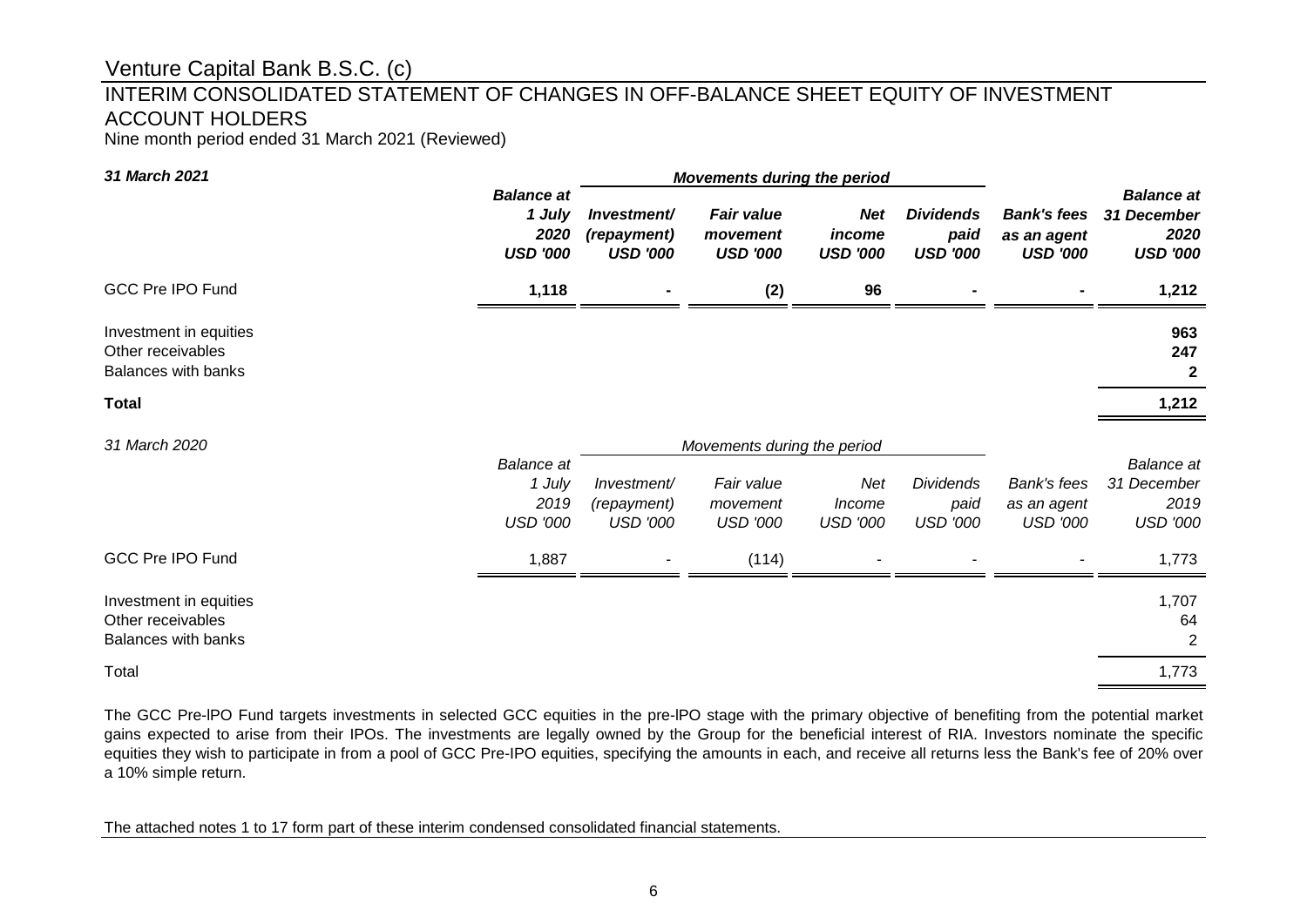### Venture Capital Bank B.S.C. (c) As at 31 March 2021 (Reviewed) NOTES TO THE INTERIM CONDENSED CONSOLIDATED FINANCIAL **STATEMENTS**

### **1 INCORPORATION AND ACTIVITIES**

### **Incorporation**

Venture Capital Bank B.S.C. (c) ("the Bank") was incorporated in the Kingdom of Bahrain on 26 September 2005 as a closed shareholding company under commercial registration (CR) number 58222 issued by the Ministry of Industry, Commerce and Tourism ("MOICT"). The Bank is licensed as a wholesale Islamic bank by the Central Bank of Bahrain ("CBB") and is subject to the regulations and supervision of the CBB. The Bank's registered office is Building 247, Road 1704, Block 31, Diplomatic Area, Manama, Kingdom of Bahrain.

### **Activities**

The principal activities of the Bank comprise venture capital, real estate and private equity investment transactions and related investment advisory services. The Bank conducts all its activities in compliance with Islamic Shari'ah under the guidance and supervision of the Bank's Shari'ah Supervisory Board, and in compliance with applicable laws and regulations.

The interim condensed consolidated financial statements comprise the financial statements of the Bank and its subsidiary companies (collectively, "the Group").

These interim condensed consolidated financial statements were approved by the Bank's Board of Directors on 6 October 2021.

#### **2 FUNDAMENTAL ACCOUNTING ASSUMPTION**

The Group incurred a net loss of USD 15,184 thousand (31 March 2020: net loss of USD 54,500 thousand) during the period ended 31 March 2021, and as of that date, the Group's total liabilities with maturity up to 12 months exceeded its total assets with the same maturity representing a net liquidity gap of USD 94,523 thousand (30 June 2020: USD 65,706 thousand). These conditions indicate the existence of a material uncertainty which may cast significant doubt about the Group's ability to continue as a going concern.

As at 31 March 2021, the Group's accumulated losses exceeded 50% of its share capital. The Bahrain Commercial Companies Law ("BCCL") requires that where accumulated losses exceed 50% of paid-up capital, the directors should call for an Extraordinary General Meeting (EGM) at which the shareholders are required to resolve whether to continue with the operations of the Group or to dissolve it before the expiry of its term. An EGM was held on 30 November 2020, where the shareholders resolved to restructure the Group's capital to bring it back into compliance with the BCCL requirements. Subsequent to 31 March 2021, the MOICT approval has been received regarding recording of the Group's new capital structure in its commercial register. Therefore, the impact of the capital restructure will be reflected in the Group's consolidated financial statements as of 30 June 2021.

On 30 June 2021, the Bank signed a settlement agreement and settled its Islamic financing payable amounting to USD 78,879 thousand in exchange for ownership in various investment assets of equivalent value currently held by the Bank as of 31 December 2020. This will significantly reduce the Bank's total liabilities currently reported with maturity up to 12 months and improve the net liquidity gap noted above of USD 94,523 thousand by USD 78,879 thousand. Based on management's assessment, the impact of the restructuring agreements will be, but not limited to, the following:

- decrease in liabilities related to Islamic financing payable by USD 78,879 thousand;
- decrease in total assets by USD 78,879 thousand; and
- Improvement in capital adequacy ratio from 0.68% to 1.47%.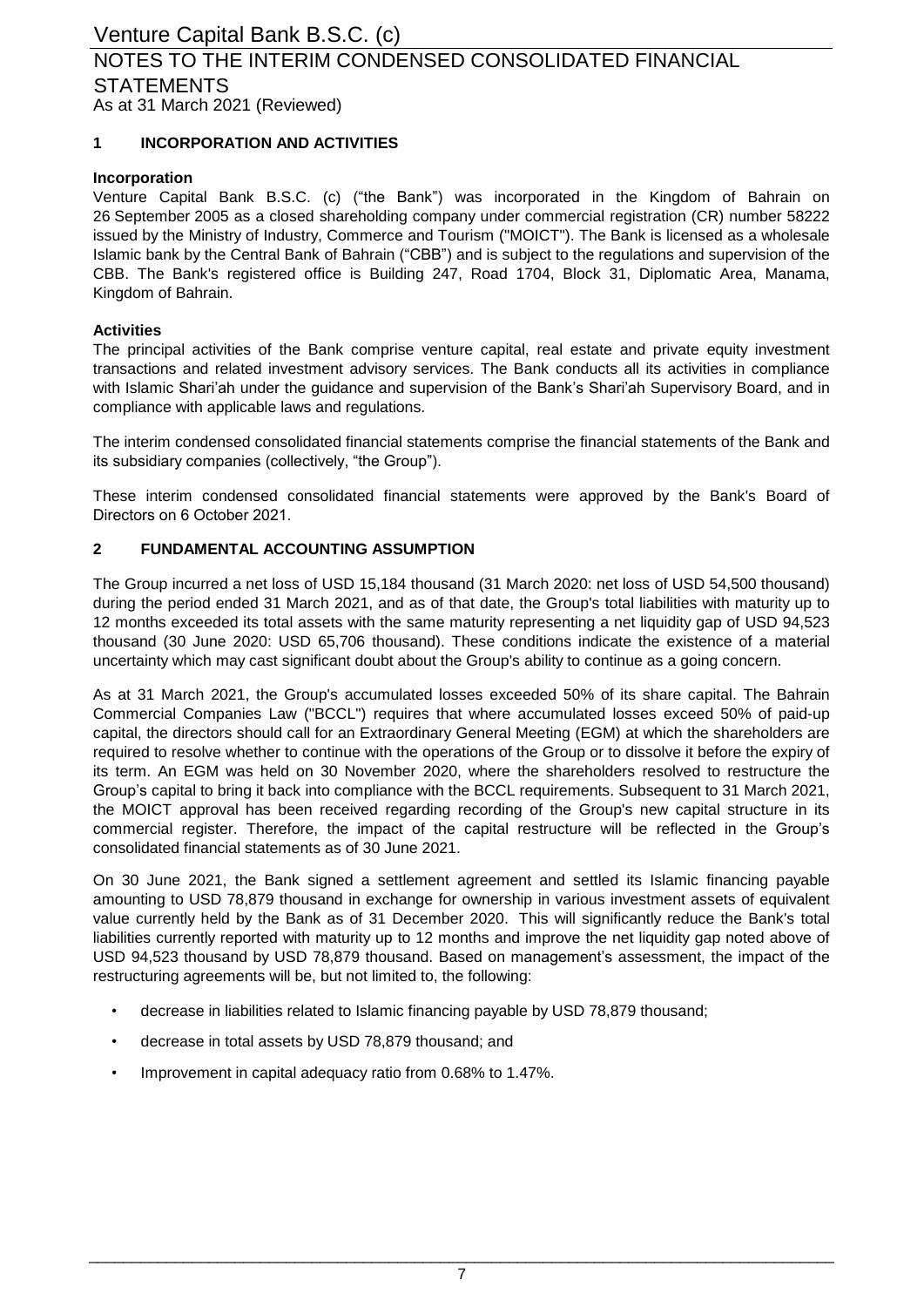### Venture Capital Bank B.S.C. (c) As at 31 March 2021 (Reviewed) NOTES TO THE INTERIM CONDENSED CONSOLIDATED FINANCIAL **STATEMENTS**

#### **2 FUNDAMENTAL ACCOUNTING ASSUMPTION (continued)**

On 20 May 2021, the Bank received a final award issued by the arbitral tribunal related to an arbitration case with a local bank related to short-term Wakala Islamic financing which required the Bank to pay the maturity proceeds of USD 13,391 thousand along with late payment charges of USD 916 thousand, arbitration costs of BHD 297 thousand and a daily penalty of USD 1,375 from the date of the judgement. The management is in the process of appealing this award and filing a counterclaim related to its Wakala contract receivable and related charges from the same counterparty of a similar amount which could effectively result in a netting of part or whole of the amount awarded to the claimant under the final award. Furthermore, with a 50% provision already booked by the Bank under the Wakala contract receivable of USD 13,341 thousand, management is of the view that no further provision is required at this time.

The Bank had issued a letter of guarantee to a certain investment company/project valued at 130% of the Bank's share in the company's outstanding obligation (including principal and accrued profits) of USD 15,323 thousand. In addition to the corporate guarantees, the investee company has also pledged its primary asset to the lender against these obligations. While the depreciated cost of the asset exceeds the outstanding obligation of the investee company, the fair value of the asset is difficult to ascertain due to the operations of the investee company being on halt due to current economic conditions. Management is working on several strategic options to revive the company's operations in order to enhance the value of the company and its assets. In the interim, management had commissioned an independent valuation of the investee company's operations on a going concern basis in order to assess the net impact to the Bank resulting from the corporate guarantee. As a result, a provision of USD 3,140 thousand was recorded as of 31 March 2021 considering the net exposure of the Bank to the company's obligations after accounting for the independent value of the company's operations.

This will enable the Group to continue as a going concern and to settle its obligations to third parties as and when they fall due. Additionally, the shareholders do not have any intention to liquidate the Bank, and these interim condensed consolidated financial statements have been prepared on a going concern basis. In the event of a distress sale of the Group's assets, their net realisable value might not approximate their fair value as at 31 March 2021.

#### **3 REGULATORY NON-COMPLIANCE**

The Bank did not comply with the following CBB requirements during the period ended 31 March 2021:

- Total shareholders' equity amounted USD 6,023 thousand, which is below the minimum of USD 100 million required for Bahraini Islamic Wholesale bank licensees as prescribed under LR-2.5.2B of Volume 2 of the CBB rule book.
- Total CAR of 0.68%, which is in breach of the minimum requirement of 12.5% as prescribed under CA-2.2.1 of Volume 2 of the CBB rule book.
- Tier 1 and CET1 CAR of 0.44%, which is in breach of the minimum requirement of 10.5% as prescribed under CA-2.2.1 of Volume 2 of the CBB rule book.
- NSFR of 5%, which is in breach of the minimum requirement of 100% as prescribed under LM-12.3.1 of Volume 2 of the CBB rule book.
- LCR of 0.00%, which is in breach of the minimum requirement of 100% as prescribed under LM-11.1.4 of Volume 2 of the CBB rule book.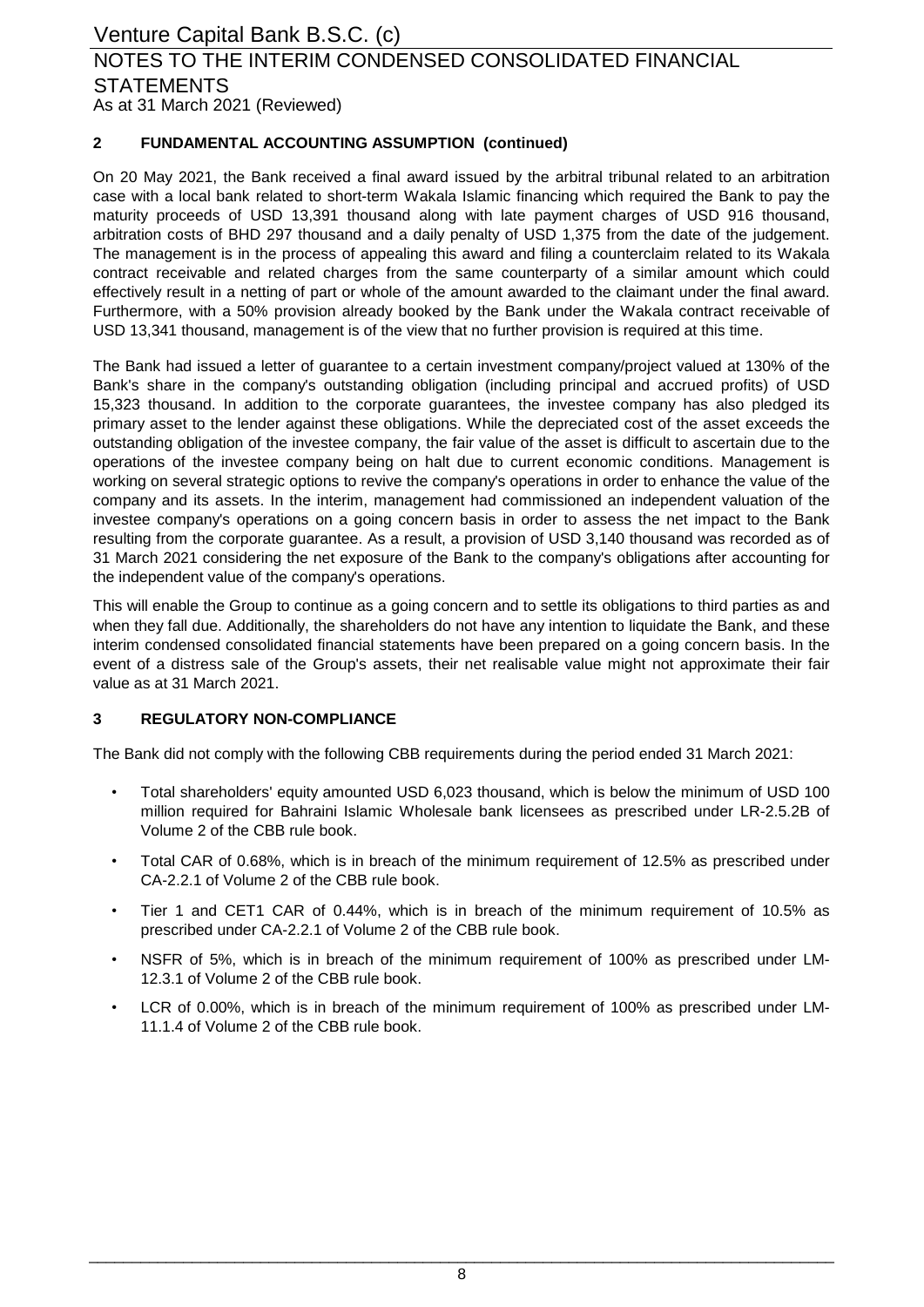As at 31 March 2021 (Reviewed)

### **4 BASIS OF PREPARATION AND ACCOUNTING POLICIES**

### **4.1 Basis of preparation**

The interim condensed consolidated financial statements for the nine month period ended 31 March 2021 have been prepared in accordance with the guidance given by International Accounting Standard 34 - "*Interim Financial Reporting* ". The interim condensed consolidated financial statements do not contain all the information and disclosures required in the annual consolidated financial statements, and should be read in conjunction with the Group's annual consolidated financial statements as at 30 June 2020. In addition, results for the nine-months ended 31 March 2021 are not necessarily indicative of the results that may be expected for the financial year ending 30 June 2021.

The annual consolidated financial statements for the year ended 30 June 2020 were prepared in accordance with Financial Accounting Standards ("FAS") issued by the Accounting and Auditing Organisation for Islamic Financial Institutions ("AAOIFI") and the Shari'ah rules and principles as determined by the Shari'ah Supervisory Board of the Group, and in conformity with the Bahrain Commercial Companies Law, Central Bank of Bahrain and Financial Institutions Law, the CBB Rule Book (Volume 2 and applicable provisions of Volume 6) and CBB directives and the terms of the Bank's articles of association. For matters which are not covered by AAOIFI standards, including "Interim Financial Reporting", the Group uses International Financial Reporting Standards ("IFRS") issued by the International Accounting Standards Board.

#### **4.2 Basis of consolidation**

The interim condensed consolidated financial statements comprise the financial statements of the Bank and its subsidiaries as at and for the nine month period ended 31 March 2021. The audited financial statements of the subsidiaries are prepared using the same annual reporting period ending on 30 June, using consistent accounting policies.

Subsidiaries are fully consolidated from the date of acquisition, being the date on which the Group obtains control, and continue to be consolidated until the date that such control ceases. Control is achieved where the Group has the power, directly or indirectly, to govern the financial and operating policies of the entity so as to obtain benefits from its activities. The results of subsidiaries acquired or disposed off during the period are included in the interim consolidated statement of income from the date of acquisition or up to the date of disposal as appropriate.

All intra-group balances, transactions, income and expenses and profits and losses resulting from intragroup transactions are eliminated in full.

Non-controlling interests, if any, represents the portion of net income and net assets not held, directly or indirectly by the Group and are presented separately in the interim consolidated statement of income and within owners' equity in the interim consolidated statement of financial position, separately from the equity attributable to shareholders of the parent.

There is no change in the percentage holding of these subsidiaries during the period. Key subsidiaries of the Group which are consolidated are as follows:

| Name of subsidiary                                                   | Year of<br>incorporation | %<br>holding | <b>Country of</b><br>incorporation | <b>Principal activities</b>                                                                                                         |
|----------------------------------------------------------------------|--------------------------|--------------|------------------------------------|-------------------------------------------------------------------------------------------------------------------------------------|
| <b>Gulf Projects</b><br>Company W.L.L.                               | 1998                     | 100%         | Kingdom of<br><b>Bahrain</b>       | To own an interest in and operate the VC<br>Bank Building.                                                                          |
| The Lounge Serviced<br>Offices Company W.L.L.                        | 2007                     | 100%         | Kingdom of<br><b>Bahrain</b>       | To own, operate and manage serviced offices<br>in Bahrain and regionally.                                                           |
| GMCB Co. W.L.L. *                                                    | 2008                     | 50.59%       | Kingdom of<br>Bahrain              | To invest in a medical facility in the Kingdom<br>of Bahrain. The Group achieved control of the<br>entity in June 2018.             |
| Food Vest Holding W.L.L.<br>(through Venture Foods)<br>$S.P.C.$ ) ** | 2016                     | 50.77%       | Kingdom of<br>Bahrain              | To own a wholesale and/or retail of food and<br>beverages in the Kingdom of Bahrain. The<br>Group achieved control in October 2018. |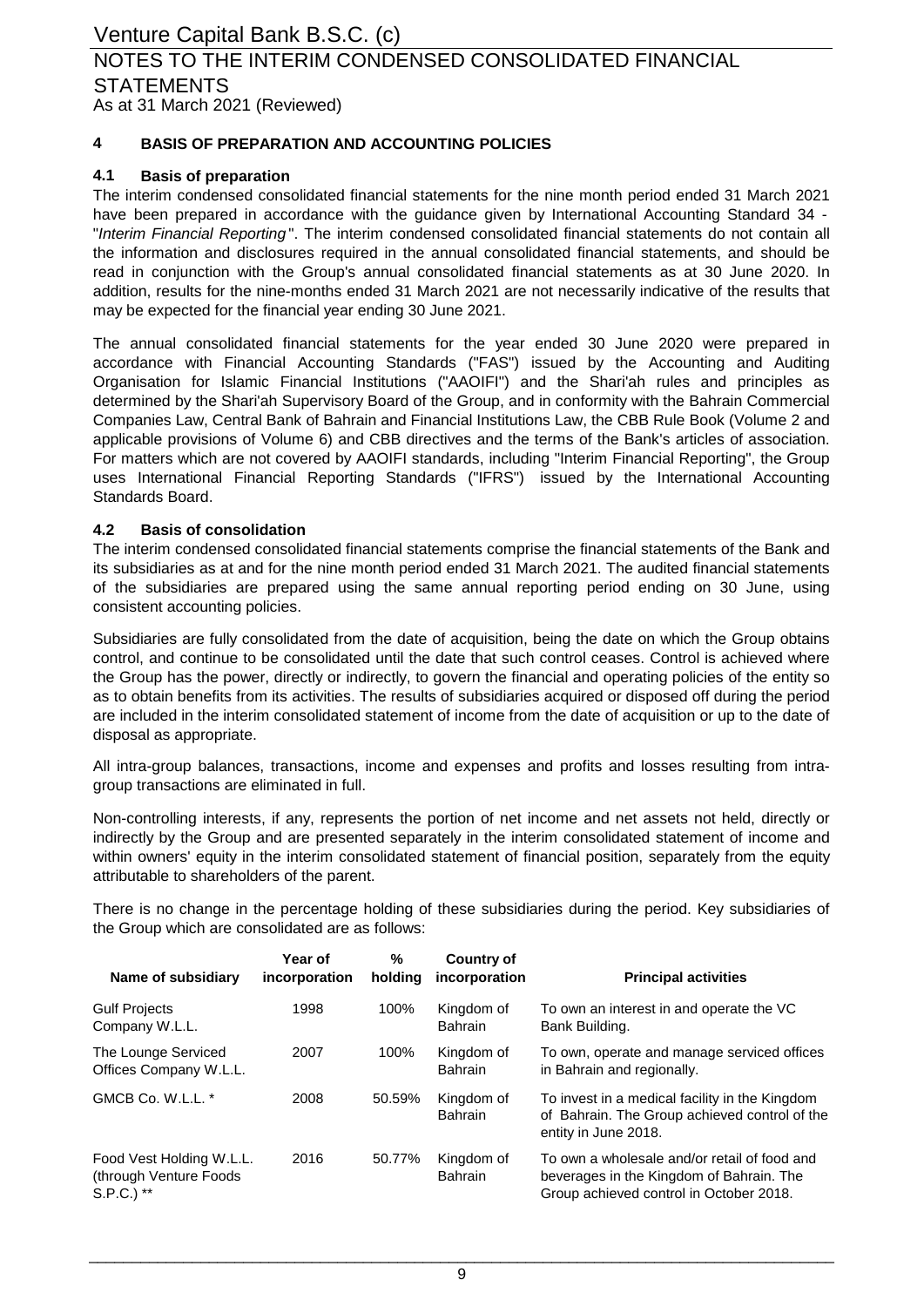**4 BASIS OF PREPARATION AND ACCOUNTING POLICIES (continued)**

### **4.2 Basis of consolidation (continued)**

\* The Group's investment in GMCB Co. W.L.L. is not consolidated on a line by line basis as control is deemed to be temporary in nature and the Group's intention is to dispose of the entity in the near future. Management is actively seeking a buyer in accordance with FAS 23.

\*\* The Group's investment in Food Vest Holding W.L.L. is not consolidated on a line by line basis as the Group is undergoing regulatory formalities to dispose of this entity.

The carrying value of these unconsolidated subsidiaries currently classified under Investments as held for sale amounted to USD 10,101 thousand as at 31 March 2021 (30 June 2020: USD 10,411 thousand).

### **4.3 Accounting convention**

The interim condensed consolidated financial statements have been prepared under the historical cost convention as modified for the remeasurement at fair value of investment securities, and are presented in United States Dollars (USD) which is the functional currency of the Group. All values are rounded off to the nearest thousand (USD '000) unless otherwise indicated.

### **4.4 Adoption of new accounting standards**

The accounting policies adopted in the preparation of the interim condensed consolidated financial statements are consistent with those used in the preparation of the Group's annual audited consolidated financial statements for the year ended 30 June 2020, except for the adoption of new standards and interpretations effective for periods starting on or after 1 January 2020. The following new standards were issued by AAOIFI initially effective from 1 January 2020. However, in the wake of the COVID-19 pandemic, the Accounting and Auditing Board (AAB) of AAOIFI in its meeting held on 18 March 2020 decided to provide a one year extension of the effective date to 1 January 2021, with early adoption permitted, of the recently issued AAOIFI FASs as mentioned below:

### *FAS 31 Investment Agency (Al-Wakala Bi Al-Istithmar)*

This standard intends to define the accounting principles and reporting requirements for investment agency (Al-Wakala Bi Al-Istithmar) transactions and instruments, in the hands of both the principal and the agent. This standard is effective for accounting periods beginning on or after 1 January 2021.

### *FAS 33 Investment in sukuk, shares and similar instruments*

This standard aims at setting out principles for the classification, recognition, measurement, presentation, and disclosure of investment in Sukuk, shares and other similar instruments of investments made by Islamic financial institutions. The standard defines the key types of instruments of Shari'ah compliant investments and the primary accounting treatments commensurate to the characteristics and business model of institutions under which the investments are made, managed and held. This standard supersedes FAS 25 "Investment in Sukuk" and is effective for accounting periods beginning or after 1 January 2021.

### *FAS 34 Financial Reporting for Sukuk -holders*

This standard prescribes the accounting principles and reporting requirements for underlying assets of a sukuk instrument. It requires the originator to prepare or cause to prepare financing reports as needed under this standard. This standard is effective for accounting periods beginning on or after 1 January 2021.

The Group's management is currently assessing the impact of the above new accounting standards on the Group's interim condensed consolidated financial statements.

### **4.5 Going concern assessment**

As of 31 March 2021, the Group's bank balances amounted to USD 625 thousand and there was a shortterm maturity mismatch (current liabilities in excess of current assets) of USD 94,523 thousand principally due to the inclusion of a USD 78,879 thousand Wakala financing payable to a creditor that became past due in the last financial year and remained unsettled at the period end. However, management has undertaken various initiatives to improve its liquidity and strengthen its financial position.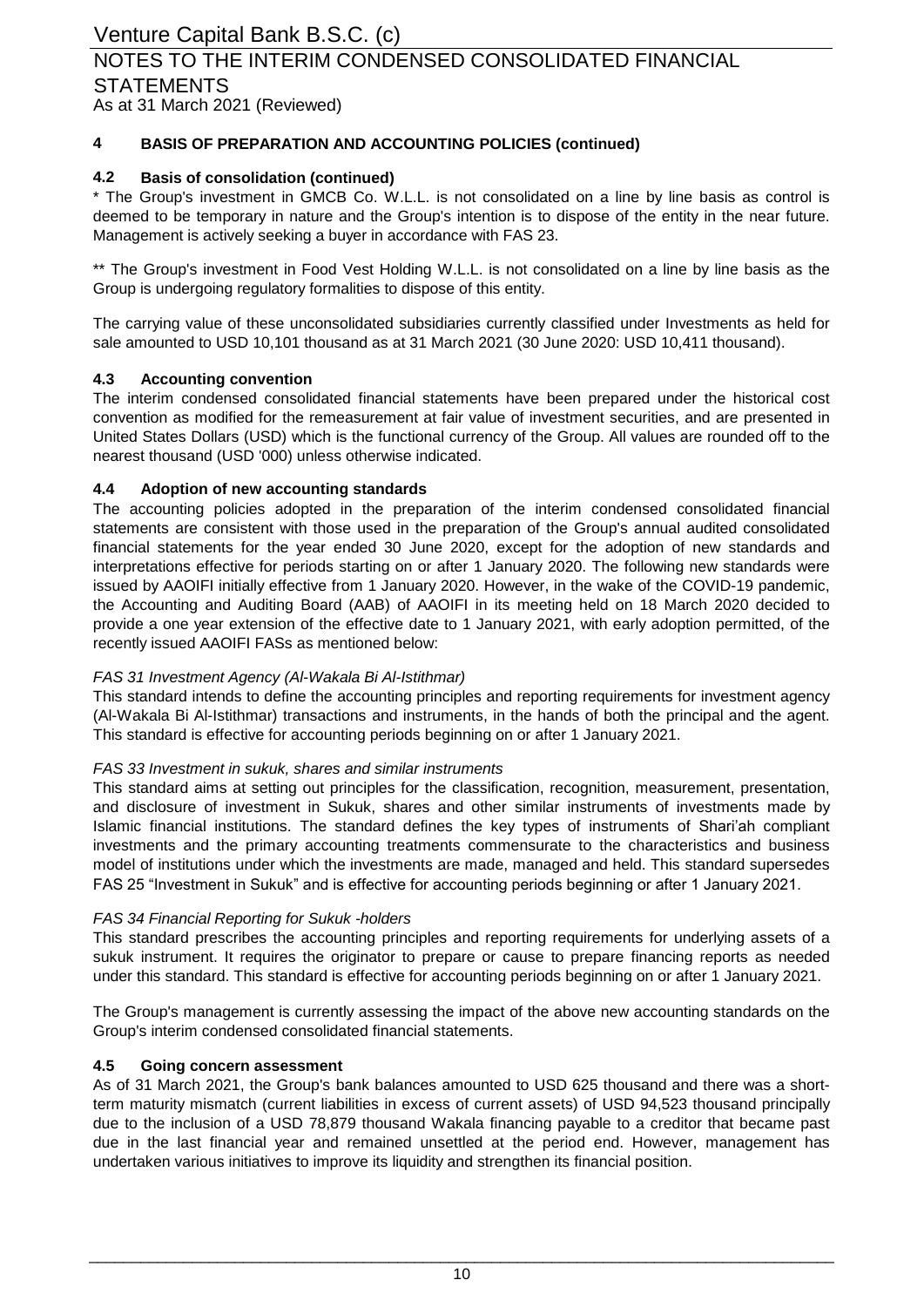#### **4 BASIS OF PREPARATION AND ACCOUNTING POLICIES (continued)**

### **4.5 Going concern assessment (continued)**

As of 30 June 2021, the Group has signed restructuring agreements to settle its USD 78,879 thousand (including profit expense accrued) of Wakala financing with its creditor. Management arranged through restructuring agreements to settle this obligation in exchange for ownership in various investment assets of equivalent value currently held by the Bank as of 31 March 2021. The restructuring agreements were signed on 30 June 2021.

The Bank plans to exit most of its legacy investment assets, some of which are in advanced stages of negotiation and execution with potential buyers. Management expects these exits to generate sufficient liquidity in the short term to cover ongoing operating costs and provide funding to support its restructuring plan and meet its near-term obligations.

Additionally, management is in advanced stages of discussions with the regulator on the Bank's restructuring plan in order to address existing regulatory concerns and better position itself for recovery and stability. As part of its restructuring efforts, management is in the process of formulating a strategic business plan which will provide a clear path for the business' long term growth and sustainability.

Management is satisfied that the Group has the resources to continue in business for the foreseeable future and, therefore, the interim condensed consolidated financial statements continue to be prepared on a going concern basis. In the event of a distress sale of the Group's assets, their net realisable value might not approximate their fair value as at 31 March 2021.

#### **5 IMPAIRMENT OF FINANCIAL ASSETS**

Financial contracts consist of balances and placements with banks, Murabaha financing to investee companies, wakala contract receivable, receivables, funding to project companies, certain other assets and contingencies and commitments. Balances relating to these contracts are stated net of allowance for credit losses. The Group applies a three-stage approach to measure ECL on financial assets carried at amortised cost.

### **Stage 1: Twelve months ECL**

For exposures where there has not been a Significant Increase in Credit Risk ("SICR"), since initial recognition, a portion of the lifetime ECL's that represent the ECL that results from default events on a financial contract that is possible within 12 months after the reporting date (or a shorter period if the expected life of the financial instrument is less than 12 months).

### **Stage 2: Lifetime ECL – not credit impaired**

For credit exposures where there has been a SICR since initial recognition but that are not credit impaired, a lifetime ECL is recognised. Lifetime ECL is the loss that results from all possible default events over the expected life of the financial contract. The parameters in the loss ratios matrix are generally derived from internally developed models and other historical data and range from 0.25% for balances with banks of good standing to 15% for funding to investees which are assessed to fall under stage 2.

### **Stage 3: Lifetime ECL – credit impaired**

Financial contracts are assessed as credit impaired when one or more events that have a detrimental impact on the estimated future cash flows of that asset have occurred. For Stage 3 financial contracts, the provisions for credit-impairment are determined based on the difference between the net carrying amount and the recoverable amount of the financial contract.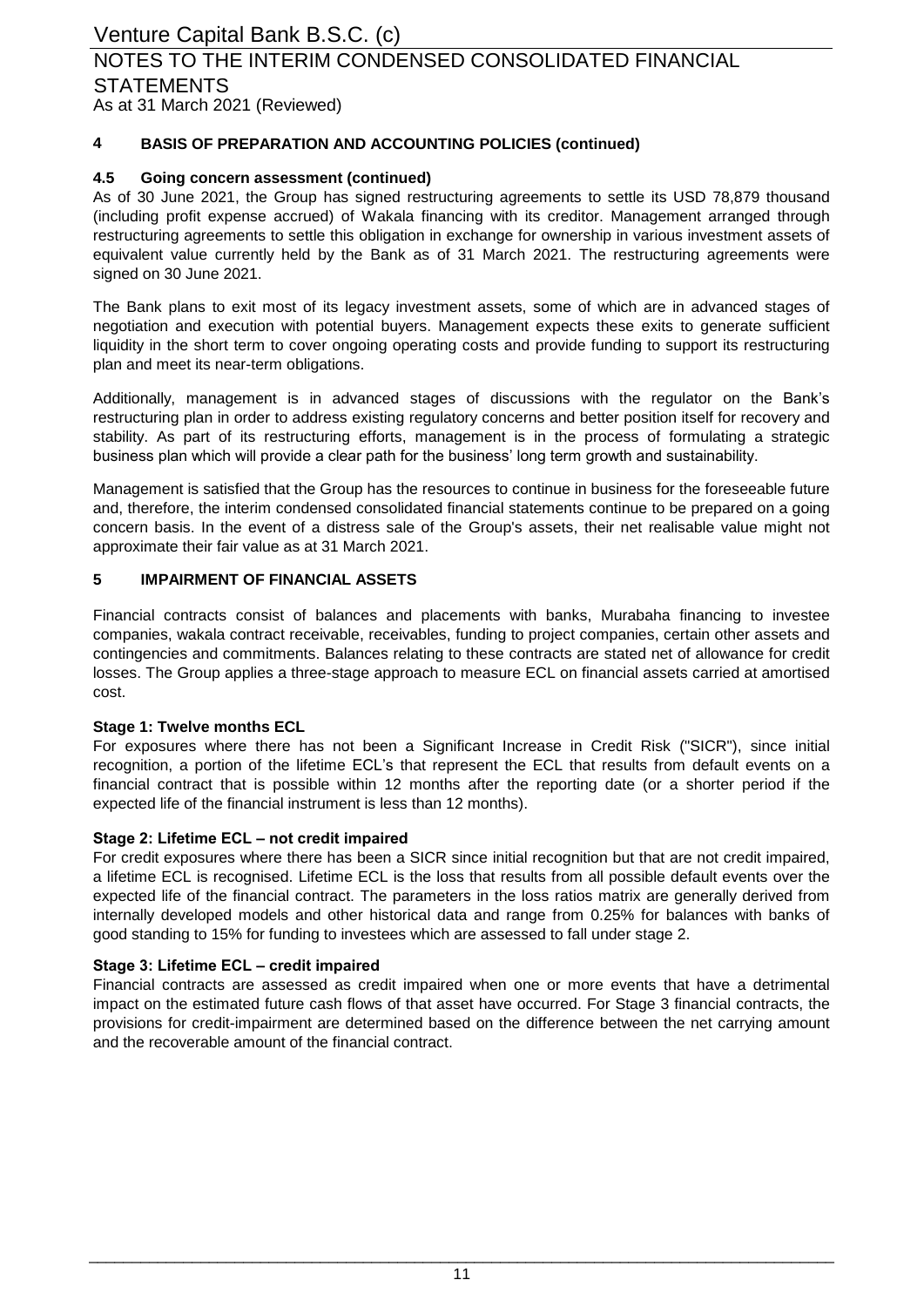### As at 31 March 2021 (Reviewed) NOTES TO THE INTERIM CONDENSED CONSOLIDATED FINANCIAL **STATEMENTS**

#### **5 IMPAIRMENT OF FINANCIAL ASSETS (continued)**

### **Stage 3: Lifetime ECL – credit impaired (continued)**

The table below shows the credit quality and the maximum exposure to credit risk based on the Group's internal credit rating system and stage classification and are gross of credit losses allowances:

|                                          | 31 March 2021 (Reviewed) |                       |                 |                 |  |  |
|------------------------------------------|--------------------------|-----------------------|-----------------|-----------------|--|--|
|                                          | Stage 1                  | Stage 2               | Stage 3         | <b>Total</b>    |  |  |
|                                          | <b>USD '000</b>          | <b>USD '000</b>       | <b>USD '000</b> | <b>USD '000</b> |  |  |
| <b>Exposures subject to ECL</b>          |                          |                       |                 |                 |  |  |
| Balances and placement with banks        | 627                      |                       | 158             | 785             |  |  |
| Murabaha financing to                    |                          |                       |                 |                 |  |  |
| investee companies                       |                          | 436                   | 914             | 1,350           |  |  |
| Wakala contract receivable               |                          |                       | 13,341          | 13,341          |  |  |
| <b>Receivables</b>                       |                          | 140                   | 9,584           | 9,724           |  |  |
| Funding to project companies             |                          | 3,524                 | 1,099           | 4,623           |  |  |
| Other assets                             | 162                      | 5,868                 | 9,118           | 15,148          |  |  |
|                                          | 789                      | 9,968                 | 34,214          | 44,971          |  |  |
| Guarantees and commitments               | 4,147                    | 11,390                | 26,839          | 42,376          |  |  |
|                                          | 4,936                    | 21,358                | 61,053          | 87,347          |  |  |
|                                          |                          | 1 July 2020 (Audited) |                 |                 |  |  |
|                                          | Stage 1                  | Stage 2               | Stage 3         | Total           |  |  |
|                                          | <b>USD '000</b>          | <b>USD '000</b>       | <b>USD '000</b> | <b>USD '000</b> |  |  |
| <b>Exposures subject to ECL</b>          |                          |                       |                 |                 |  |  |
| Balances and placement with banks        | 506                      |                       | 158             | 664             |  |  |
| Murabaha financing to investee companies |                          | 1,042                 | 654             | 1,696           |  |  |
| Wakala contract receivable               |                          |                       | 13,341          | 13,341          |  |  |
| <b>Receivables</b>                       | 591                      | 140                   | 9,740           | 10,471          |  |  |
| Funding to project companies             | 218                      | 3,961                 | 1,099           | 5,278           |  |  |
| Other assets*                            | 4,414                    | 5,956                 | 9,117           | 19,487          |  |  |
|                                          | 5,729                    | 11,099                | 34,109          | 50,937          |  |  |
| Guarantees and commitments               | 4,147                    | 41,689                |                 | 45,836          |  |  |
|                                          | 9,876                    | 52.788                | 34,109          | 96,773          |  |  |

\*Other assets subject to ECL excludes advances to invest in projects (refer note 11).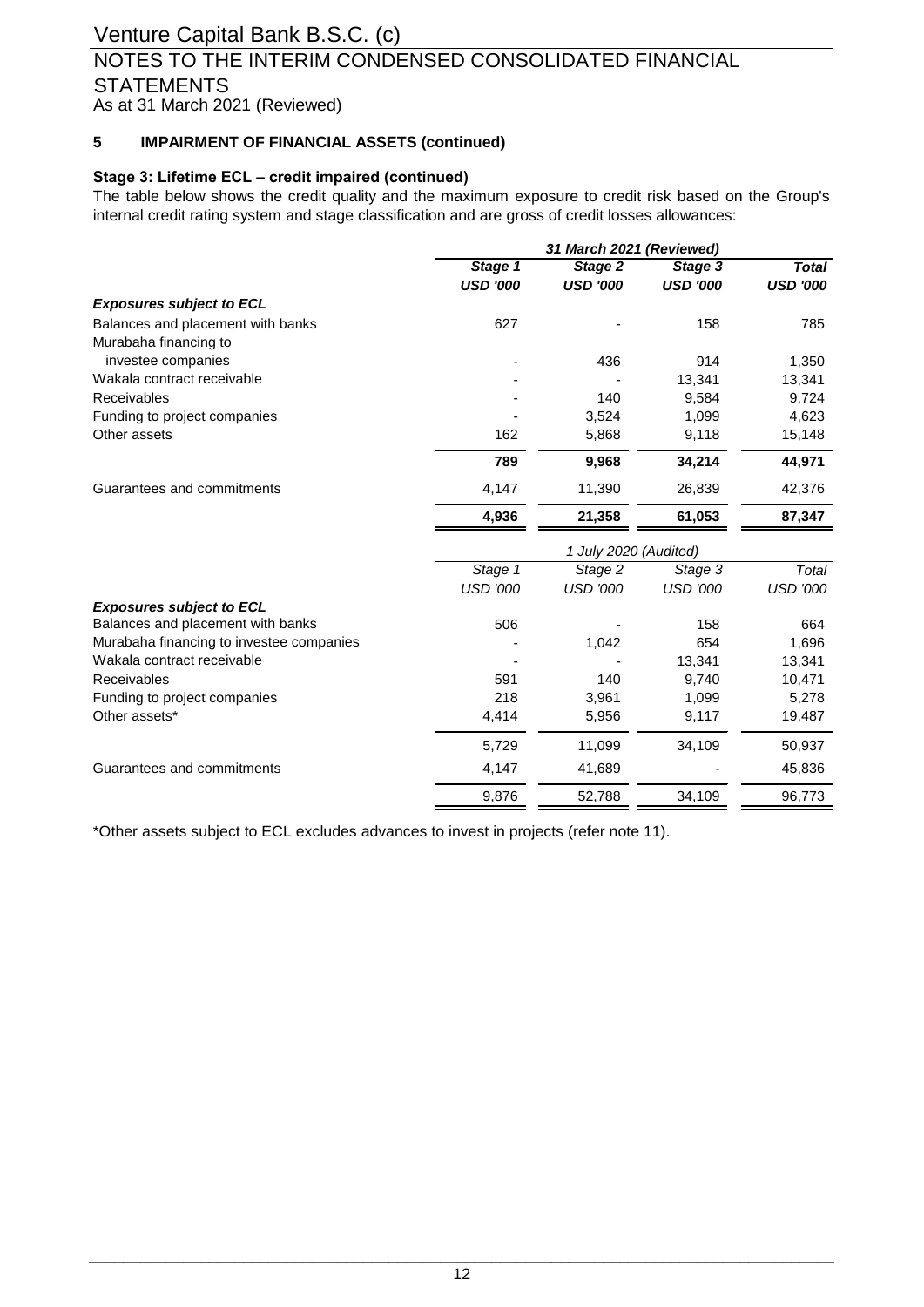## NOTES TO THE INTERIM CONDENSED CONSOLIDATED FINANCIAL **STATEMENTS**

As at 31 March 2021 (Reviewed)

#### **5 IMPAIRMENT OF FINANCIAL ASSETS (continued)**

The table below shows the changes in ECL allowances during the period as follows:

|                                          | (Reviewed)                                   |                                                                               |                                                                                  |                          |  |  |
|------------------------------------------|----------------------------------------------|-------------------------------------------------------------------------------|----------------------------------------------------------------------------------|--------------------------|--|--|
|                                          | Stage 1: 12-<br>month ECL<br><b>USD '000</b> | Stage 2:<br><b>Lifetime ECL</b><br>not credit-<br>impaired<br><b>USD '000</b> | Stage 3:<br><b>Lifetime ECL</b><br>credit-<br><i>impaired</i><br><b>USD '000</b> | Total<br><b>USD '000</b> |  |  |
| <b>Balance at 1 July 2020</b>            |                                              |                                                                               |                                                                                  |                          |  |  |
| Balances and placement with banks        | (1)                                          |                                                                               | (158)                                                                            | (159)                    |  |  |
| Murabaha financing to investee companies |                                              | (570)                                                                         | (654)                                                                            | (1,224)                  |  |  |
| Wakala contract receivable               |                                              |                                                                               | (6,671)                                                                          | (6, 671)                 |  |  |
| Receivables                              | (59)                                         | (4)                                                                           | (8,388)                                                                          | (8, 451)                 |  |  |
| Funding to project companies             |                                              | (1, 166)                                                                      | (931)                                                                            | (2,097)                  |  |  |
| Other assets                             | (203)                                        | (1,310)                                                                       | (9,065)                                                                          | (10, 578)                |  |  |
| Guarantees and commitments               | (10)                                         | (940)                                                                         |                                                                                  | (950)                    |  |  |
|                                          | (273)                                        | (3,990)                                                                       | (25, 867)                                                                        | (30, 130)                |  |  |
| Reversal / (charge) during the period    |                                              |                                                                               |                                                                                  |                          |  |  |
| Balances and placement with banks        | (1)                                          |                                                                               |                                                                                  | (1)                      |  |  |
| Murabaha financing to investee companies |                                              | 221                                                                           | (260)                                                                            | (39)                     |  |  |
| Wakala contract receivable               |                                              |                                                                               |                                                                                  |                          |  |  |
| Receivables                              | 59                                           |                                                                               | 156                                                                              | 215                      |  |  |
| Funding to project companies             |                                              | 152                                                                           |                                                                                  | 152                      |  |  |
| Other assets                             | 203                                          | 80                                                                            |                                                                                  | 283                      |  |  |
| Guarantees and commitments               |                                              | 912                                                                           | (15, 121)                                                                        | (14, 209)                |  |  |
|                                          | 261                                          | 1,365                                                                         | (15, 225)                                                                        | (13, 599)                |  |  |
| <b>Balance at 31 March 2021</b>          |                                              |                                                                               |                                                                                  |                          |  |  |
| Balances and placement with banks        | (2)                                          |                                                                               | (158)                                                                            | (160)                    |  |  |
| Murabaha financing to investee companies |                                              | (349)                                                                         | (914)                                                                            | (1,263)                  |  |  |
| Wakala contract receivable               |                                              |                                                                               | (6,671)                                                                          | (6,671)                  |  |  |
| Receivables                              |                                              | (4)                                                                           | (8, 232)                                                                         | (8, 236)                 |  |  |
| Funding to project companies             |                                              | (1,014)                                                                       | (931)                                                                            | (1, 945)                 |  |  |
| Other assets                             |                                              | (1,230)                                                                       | (9,065)                                                                          | (10, 295)                |  |  |
| Guarantees and commitments               | (10)                                         | (28)                                                                          | (15, 121)                                                                        | (15, 159)                |  |  |
| As at 31 March 2021                      | (12)                                         | (2,625)                                                                       | (41, 092)                                                                        | (43, 729)                |  |  |

During the nine month period ended 31 March 2021, an exposure amounting to USD 15,232 thousand relating to 'Guarantees and commitments' have been transferred from stage 2 to stage 3.

### **6 FIDUCIARY ASSETS UNDER MANAGEMENT**

The Group provides corporate administration, investment management and advisory services to its project companies, which involve the Group acting as the custodian of the assets and or making decisions on behalf of such entities in a fiduciary capacity. Assets that are held in such capacity are not included in these interim condensed consolidated financial statements.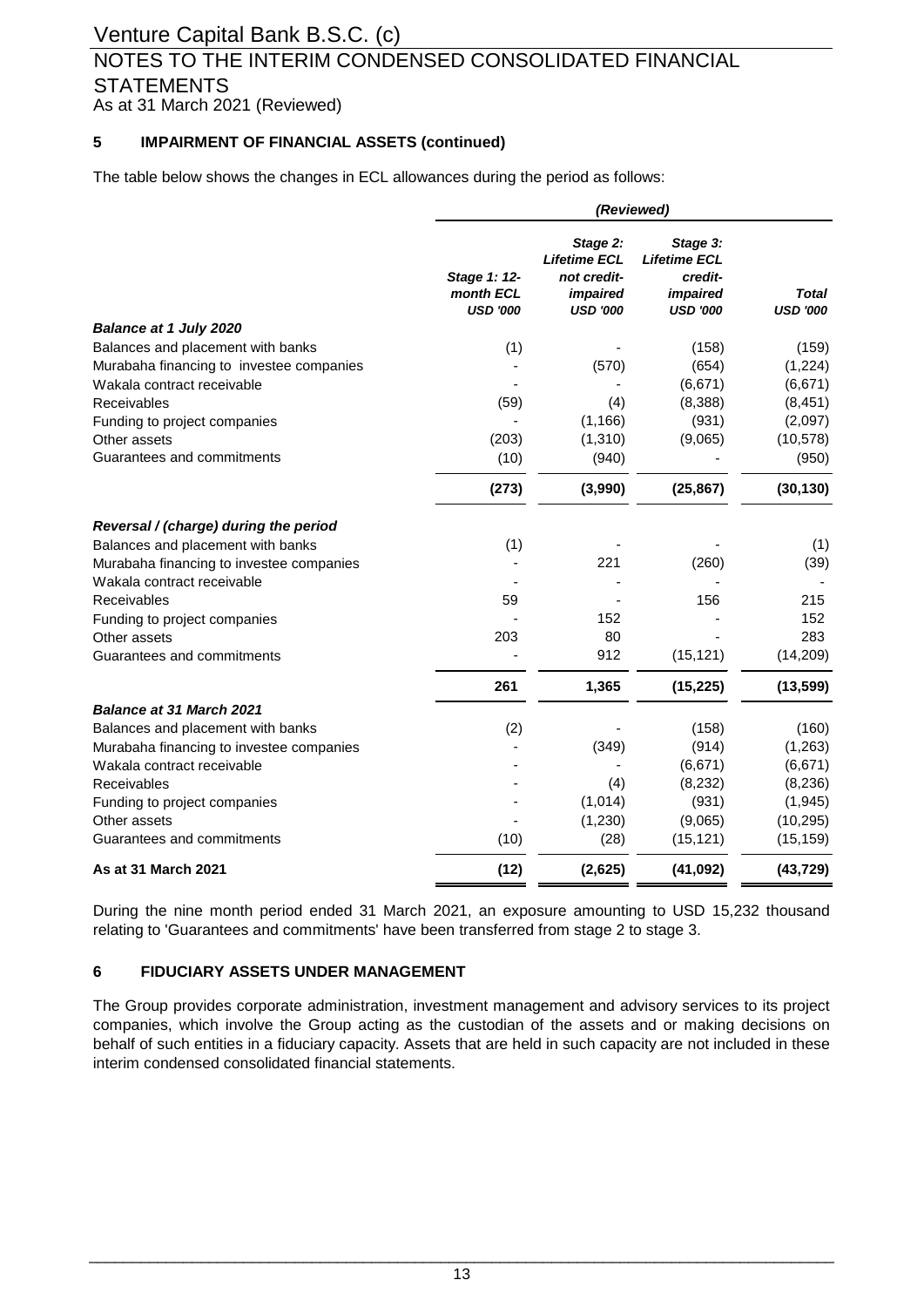### Venture Capital Bank B.S.C. (c) NOTES TO THE INTERIM CONDENSED CONSOLIDATED FINANCIAL **STATEMENTS**

As at 31 March 2021 (Reviewed)

### **7 RELATED PARTY TRANSACTIONS AND BALANCES**

Related parties represent associated companies, shareholders, directors and key management personnel of the Group, and entities controlled, jointly controlled or significantly influenced by such parties. Pricing policies and terms of these transactions are approved by the Group's management.

Transactions with related parties during the period were as follows:

|                                                       | Reviewed          |                 |  |
|-------------------------------------------------------|-------------------|-----------------|--|
|                                                       | Nine-months ended |                 |  |
|                                                       | 31 March          | 31 March        |  |
|                                                       | 2021              | 2020            |  |
|                                                       | <b>USD '000</b>   | <b>USD '000</b> |  |
| Finance income                                        |                   | 602             |  |
| Other expenses                                        | 200               | 836             |  |
| Share of loss of associates and a joint venture - net | (16)              | 94              |  |
| Balances with related parties are as follows:         |                   |                 |  |
|                                                       | <b>Reviewed</b>   | Audited         |  |
|                                                       | 31 March          | 30 June         |  |
|                                                       | 2021              | 2020            |  |
|                                                       | <b>USD '000</b>   | <b>USD '000</b> |  |
| Assets:                                               |                   |                 |  |
| Investments                                           | 11,467            | 11,532          |  |
| Investments in associates and joint venture           |                   |                 |  |

| accounted under the equity method                      | 13.914        | 14.656     |
|--------------------------------------------------------|---------------|------------|
| Other assets                                           | 433           | 490        |
| Liabilities:<br>Employee accruals<br>Other liabilities | 598<br>15,303 | 547<br>159 |

Compensation for key management, including executive officers, comprises the following:

|                                        |                   | Reviewed        |  |  |
|----------------------------------------|-------------------|-----------------|--|--|
|                                        | Nine-months ended |                 |  |  |
|                                        | 31 March          | 31 March        |  |  |
|                                        | 2021              | 2020            |  |  |
|                                        | <b>USD '000</b>   | <b>USD '000</b> |  |  |
| Salaries and other short term benefits | 401               | 674             |  |  |
| Post-employment benefits               | 25                | 22              |  |  |
|                                        | 426               | 696             |  |  |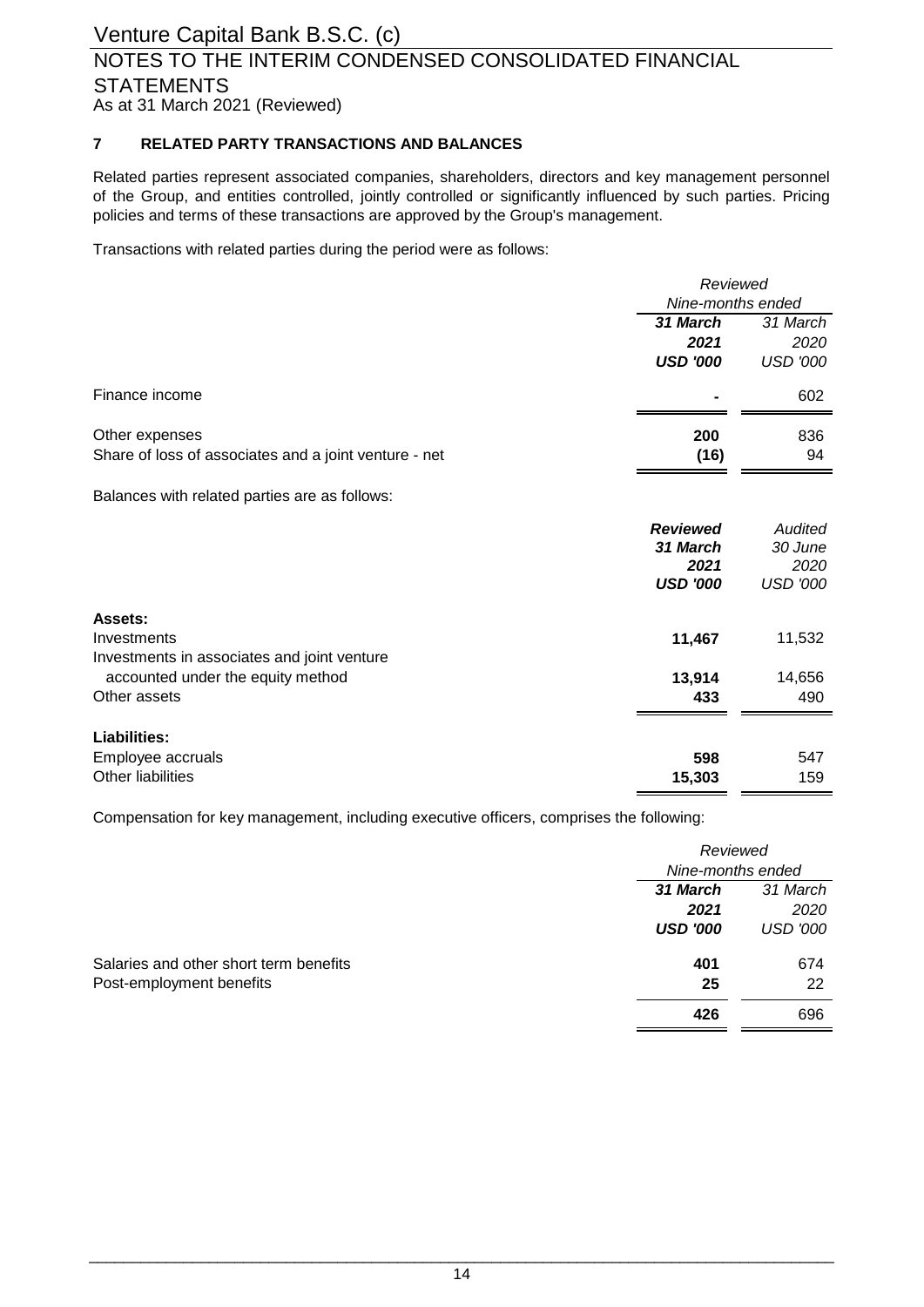### **8 BALANCES AND PLACEMENTS WITH BANKS**

|                                                              | <b>Reviewed</b> | Audited         |
|--------------------------------------------------------------|-----------------|-----------------|
|                                                              | 31 March        | 30 June         |
|                                                              | 2021            | 2020            |
|                                                              | <b>USD '000</b> | <b>USD '000</b> |
| Balances in current and call accounts<br>Less: ECL provision | 785<br>(160)    | 664<br>(159)    |
| Net cash and cash equivalents                                | 625             | 505             |

As of the date of these interim condensed consolidated financial statements there were restrictions imposed on the Group's balances and placements with banks resulting from a pending legal case. The management is actively working on having these restrictions removed.

### **9 MURABAHA FINANCING TO INVESTEE COMPANIES**

These represent financing support extended by the Group to facilitate the debt restructuring and repayments of investees with external lenders in the form of commodity murabaha contracts. The Group did not recognise any profit during the period on these financing contracts.

### **10 WAKALA CONTRACT RECEIVABLE**

Wakala contract receivable represents USD 13,341 thousand of short-term trade finance deals placed with Trade Finance Corporation ("TFC") through a locally incorporated bank ("Wakil") at an expected profit rate of 6.5% per annum with maturities ranging between 90 to 150 days. The Group has recognised an ECL of 50% under stage 3 amounting to USD 6,671 thousand (2020: USD 6,671 thousand).

The Group suspended accruing profit on its wakala contract receivable as the Wakil has failed to redeem the Group's wakala upon their request. The Group has a corresponding short-term borrowing from the Wakil under an unrestricted wakala agreement amounting USD 13,241 thousand.

### **11 OTHER ASSETS**

During the period, advances to invest in projects amounting to USD 4,251 thousand have been reclassified to investments.

### **12 ISLAMIC FINANCING PAYABLES**

|                                     |             | <b>Reviewed</b> | Audited         |
|-------------------------------------|-------------|-----------------|-----------------|
|                                     |             | 31 March        | 30 June         |
|                                     |             | 2021            | 2020            |
| Short-term Islamic Wakala payables: | <b>Note</b> | <b>USD '000</b> | <b>USD '000</b> |
| Non-bank                            | 12.1        | 78,879          | 75,660          |
| <b>Financial institutions</b>       | 12.2        | 13.241          | 13.241          |
|                                     |             | 92.120          | 88,901          |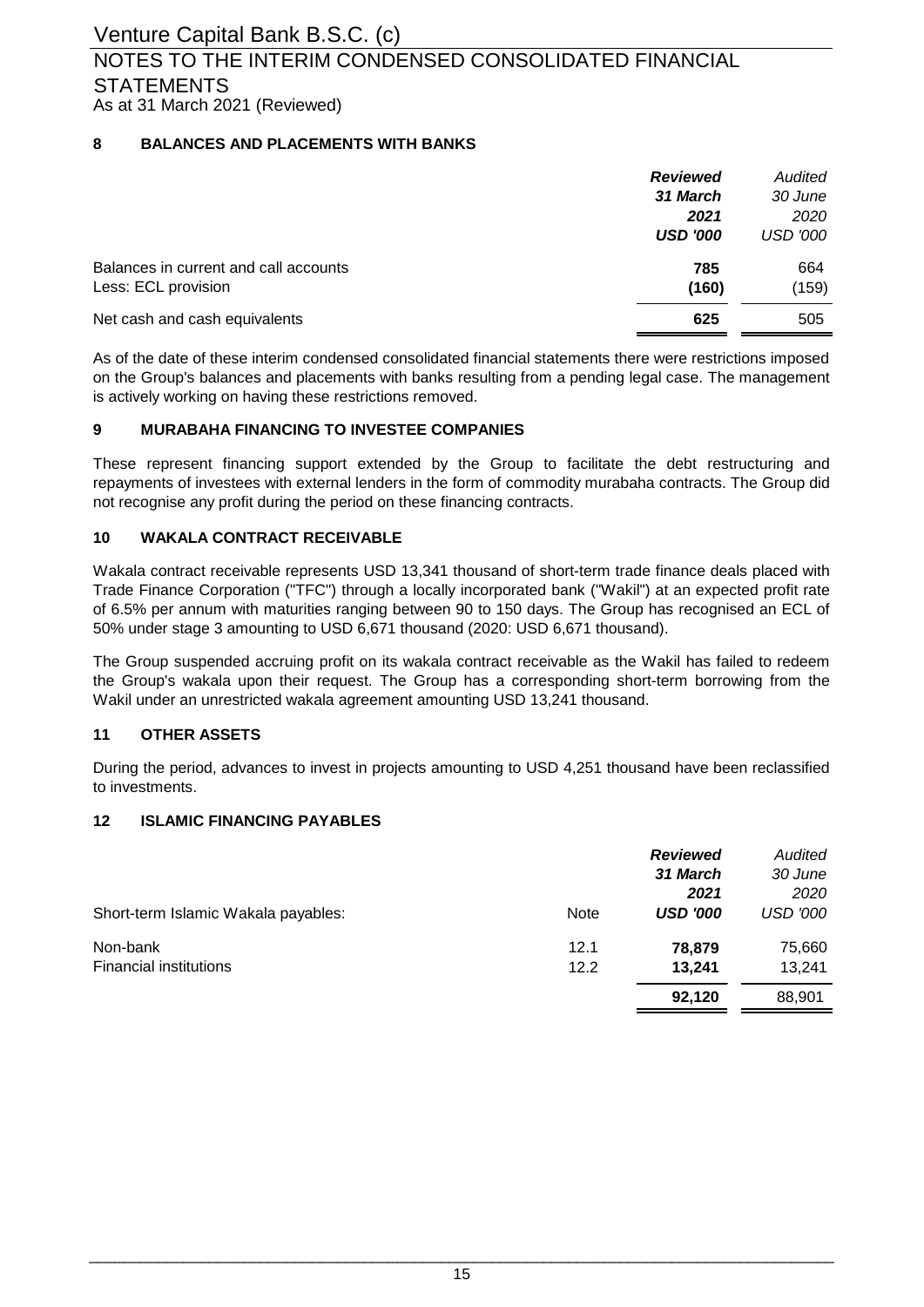### As at 31 March 2021 (Reviewed) NOTES TO THE INTERIM CONDENSED CONSOLIDATED FINANCIAL **STATEMENTS**

### **12 ISLAMIC FINANCING PAYABLES (continued)**

- 12.1 This represents a medium term Wakala financing at an annual profit rate of 6% with bullet repayment in January 2020. This facility is currently payable on demand. However, the Group has signed restructuring agreements to settle its USD 78,879 thousand (including profit expense accrued) of Wakala financing principal amount with its creditor. Management arranged through restructuring agreements to settle this obligation in exchange for ownership in various investment assets of equivalent value currently held by the Bank on its balance sheet as of 31 December 2020. The restructuring agreements were signed on 30 June 2021.
- 12.2 This consists of short-term Wakala Islamic financing from a local bank with maturities of not more than one month. These Islamic financing payables carry annual profit rates ranging between 2.75% and 0.0% (30 June 2020: 2.75% and 0.0%). The Group is undergoing a legal case to net off the payable amount against the Wakala contract receivable. Subsequent to the reporting date, on 20 May 2021 the BCDR issued a judgement based on which the Bank has been ordered to pay USD 13,391 thousand principal, late payment charges of USD 916 thousand, and arbitration costs of BHD 297 thousand, for which the Group has not made accruals of USD 1,705 thousand in the accompanying interim condensed consolidated financial statements.

#### **13 OTHER LIABILITIES**

|                              | <b>Reviewed</b> | Restated        |                 |
|------------------------------|-----------------|-----------------|-----------------|
|                              | 31 March        | 30 June         | 1 July          |
|                              | 2021            | 2020            | 2019            |
|                              | <b>USD '000</b> | <b>USD '000</b> | <b>USD '000</b> |
| Accounts payable             | 10,903          | 10,922          | 17,303          |
| Provisions and accruals      | 901             | 602             | 1,567           |
| Deferred income              | 1,270           | 1,303           | 1,274           |
| Provision against guarantees | 15,095          |                 |                 |
| Other                        | 785             | 762             | 741             |
|                              | 28,954          | 13,589          | 20,885          |

Guarantees relate to corporate guarantees provided by the Group to various creditors to support financing to one of its project companies. During the period, certain legal claims were received from creditors which the Group is currently in the process of assessing its legal position and a defense strategy. Management has found it prudent to recognise provisions against such claims on its interim consolidated statement of financial position along with appropriate provisions.

The amount reported in the Group's interim consolidated statement of financial position sheet related to such claims under other liabilities was USD 15,095 thousand (2019: Nil) which have been charged by the Group during the period in the interim consolidated statement of income.

### **14 RENTAL AND OTHER INCOME**

|                                    | Reviewed          |                 |
|------------------------------------|-------------------|-----------------|
|                                    | Nine-months ended |                 |
|                                    | 31 March          | 31 March        |
|                                    | 2021              | 2020            |
|                                    | <b>USD '000</b>   | <b>USD '000</b> |
| Rental income                      | 946               | 303             |
| Recoveries of impaired receivables | 978               | 1,815           |
| Other                              | 69                | 703             |
|                                    | 1,993             | 2,821           |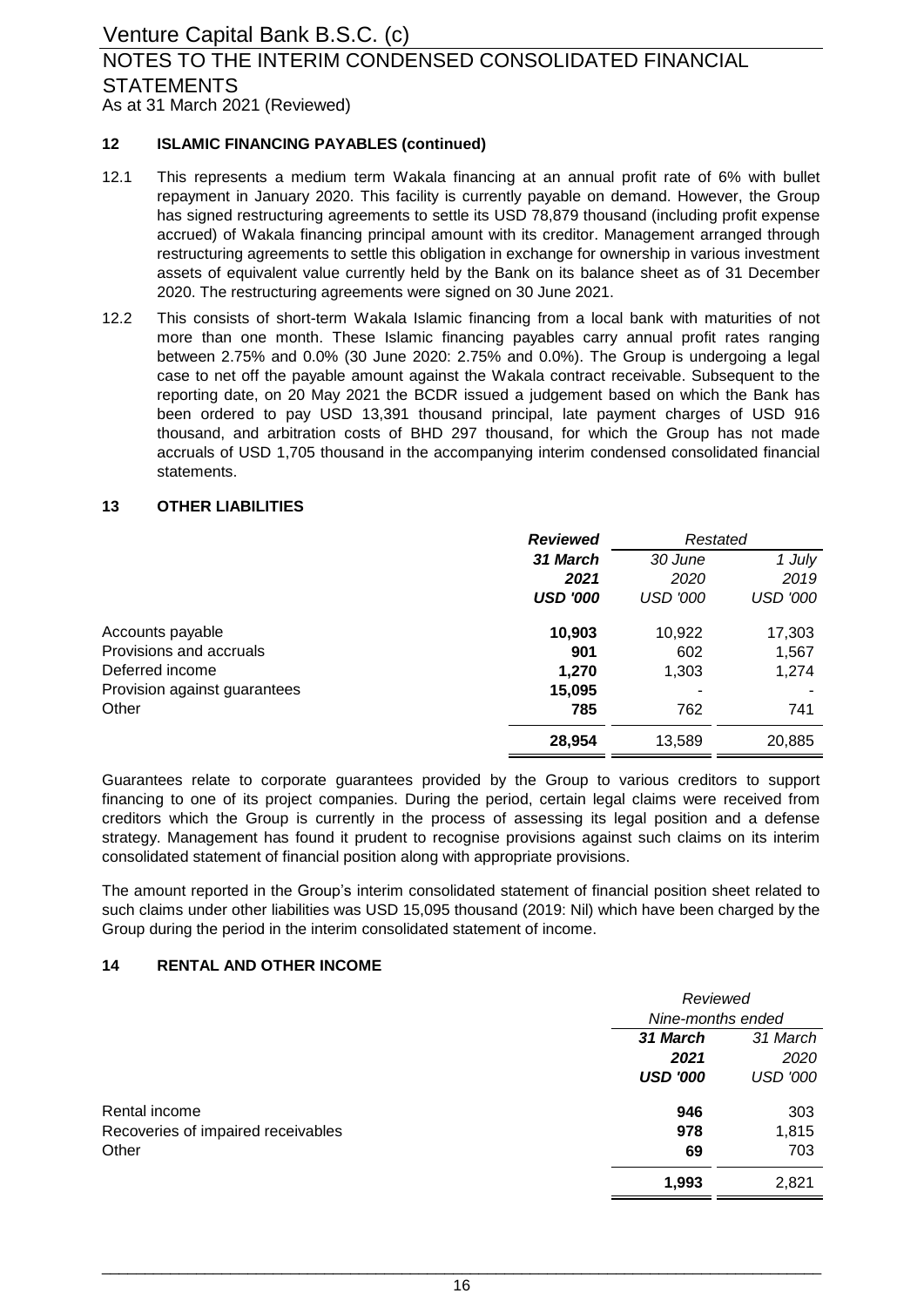### As at 31 March 2021 (Reviewed) NOTES TO THE INTERIM CONDENSED CONSOLIDATED FINANCIAL **STATEMENTS**

### **15 COMMITMENTS AND CONTINGENCIES**

The Group has outstanding letters of guarantee in respect of projects on which the Group has provided USD 15.1 million, and commitments to finance and invest as follows:

|                       | <b>Reviewed</b> | Audited         |
|-----------------------|-----------------|-----------------|
|                       | 31 March        | 30 June         |
|                       | 2021            | 2020            |
|                       | <b>USD '000</b> | <b>USD '000</b> |
| Letters of guarantee  | 31,981          | 30,864          |
| Commitments to invest | 10,395          | 14,972          |
|                       | 42,376          | 45,836          |
|                       |                 |                 |

### **16 FINANCIAL INSTRUMENTS**

Set out below is an overview of financial instruments held by the Group as at 31 March 2021 and 30 June 2020:

|                                                                  | 31 March 2021 (Reviewed)                                             |                                                                             |                                             |                          |
|------------------------------------------------------------------|----------------------------------------------------------------------|-----------------------------------------------------------------------------|---------------------------------------------|--------------------------|
| <b>ASSETS</b>                                                    | <b>Fair value</b><br>through<br>profit<br>or loss<br><b>USD '000</b> | <b>Equity-type</b><br>at fair value<br>through<br>equity<br><b>USD '000</b> | <b>Amortised</b><br>cost<br><b>USD '000</b> | Total<br><b>USD '000</b> |
| Balances and placements with banks                               |                                                                      |                                                                             | 625                                         | 625                      |
| Investments                                                      | 56,393                                                               | 36,741                                                                      |                                             | 93,134                   |
| Murabaha financing to investee companies                         |                                                                      |                                                                             | 87                                          | 87                       |
| Wakala contract receivable                                       |                                                                      |                                                                             | 6,670                                       | 6,670                    |
| Receivables                                                      |                                                                      |                                                                             | 1,488                                       | 1,488                    |
| Funding to project companies                                     |                                                                      |                                                                             | 2,678                                       | 2,678                    |
| Other assets                                                     |                                                                      |                                                                             | 4,687                                       | 4,687                    |
| <b>TOTAL FINANCIAL ASSETS</b>                                    | 56,393                                                               | 36,741                                                                      | 16,235                                      | 109,369                  |
| <b>Off-balance sheet</b><br>Equity of investment account holders |                                                                      | 963                                                                         | 249                                         | 1,212                    |
|                                                                  |                                                                      |                                                                             | 30 June 2020 (Restated)                     |                          |
|                                                                  | Fair value                                                           | Equity-type                                                                 |                                             |                          |
|                                                                  | through                                                              | at fair value                                                               |                                             |                          |
|                                                                  | profit                                                               | through                                                                     | Amortised                                   |                          |
|                                                                  | or loss                                                              | equity                                                                      | cost                                        | Total                    |
|                                                                  | <b>USD '000</b>                                                      | <b>USD '000</b>                                                             | <b>USD '000</b>                             | <b>USD '000</b>          |
| <b>ASSETS</b><br>Balances and placements with banks              |                                                                      |                                                                             | 505                                         | 505                      |
| Investments                                                      | 43,563                                                               | 39,466                                                                      |                                             | 83,029                   |
| Murabaha financing to investee companies                         |                                                                      |                                                                             | 472                                         | 472                      |
| Wakala contract receivable                                       |                                                                      |                                                                             | 6,670                                       | 6,670                    |
| Receivables                                                      |                                                                      |                                                                             | 2,020                                       | 2,020                    |
| Funding to project companies<br>Other assets                     |                                                                      |                                                                             | 3,181<br>8,831                              | 3,181<br>8,831           |
| TOTAL FINANCIAL ASSETS                                           | 43,563                                                               | 39,466                                                                      | 21,679                                      | 104,708                  |
| Off-balance sheet<br>Equity of investment account holders        |                                                                      | 1,052                                                                       | 66                                          | 1,118                    |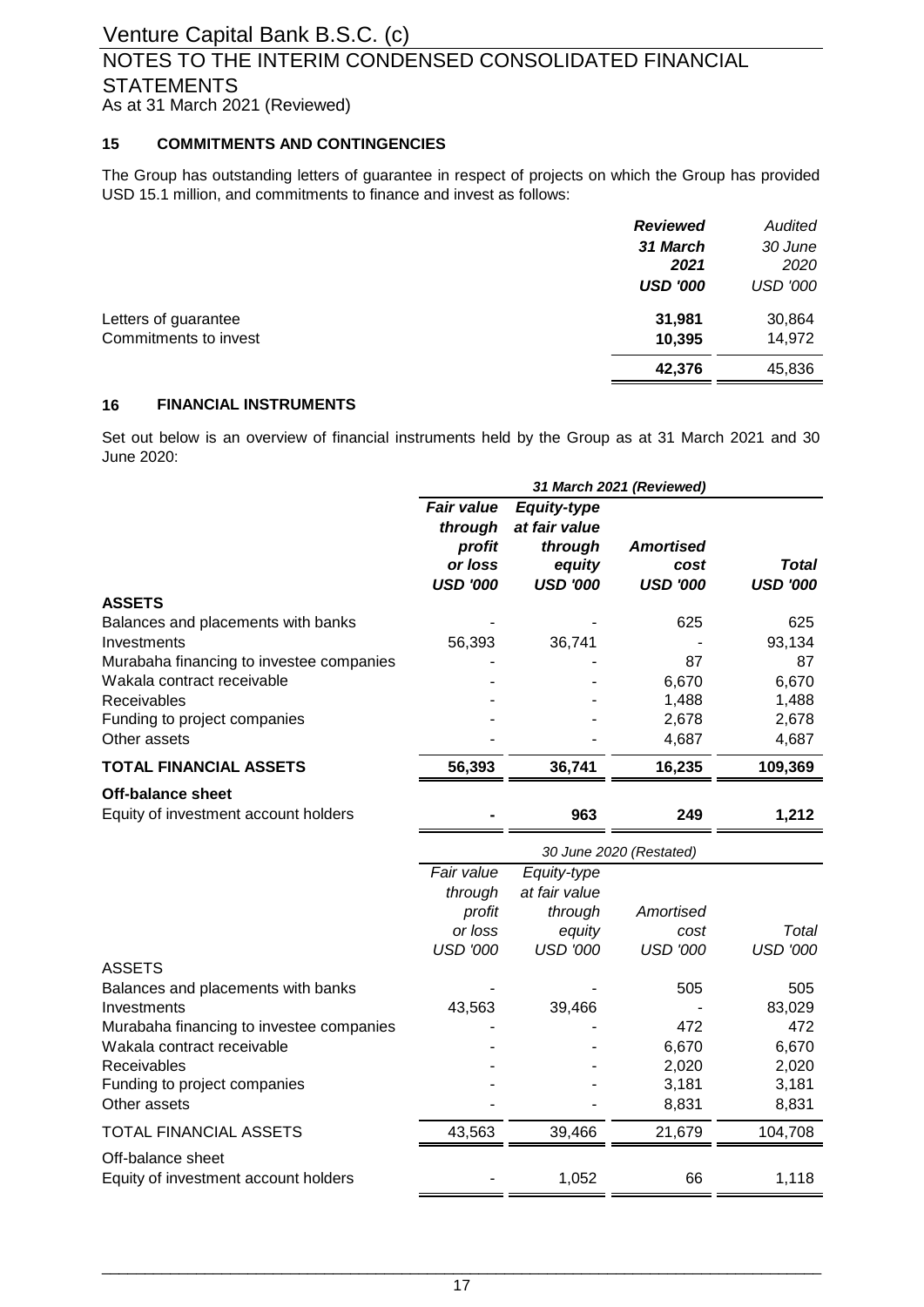### As at 31 March 2021 (Reviewed) NOTES TO THE INTERIM CONDENSED CONSOLIDATED FINANCIAL **STATEMENTS**

### **16 FINANCIAL INSTRUMENTS (continued)**

At 31 March 2021 and 30 June 2020, all the financial liabilities of the Group are classified under 'amortised cost'.

#### *Fair value hierarchy*

Fair value is the amount for which an asset could be exchanged or a liability settled between knowledgeable and willing parties in an arm's length transaction. Consequently, differences can arise between carrying values and fair value estimates.

Fair values of quoted securities are derived from quoted market prices in active markets, if available. For unquoted securities, fair value is estimated using appropriate valuation techniques. Such techniques may include using recent arm's length market transactions, reference to the current fair value of another instrument that is substantially the same, discounted cash flow analysis or other valuation models.

The Group uses the following hierarchy for determining and disclosing the fair value of financial instruments by valuation technique:

**Level 1:** quoted (unadjusted) prices in active markets for identical assets or liabilities;

**Level 2:** other techniques for which all inputs which have a significant effect on the recorded fair value are observable, either directly or indirectly; and

Level 3: techniques which use inputs which have a significant effect on the recorded fair value that are not based on observable market data.

This hierarchy requires the use of observable market data when available. There have been no transfers between the levels of valuation during the period.

#### *Fair value hierarchy of investments*

| 31 March 2021                                                                                                     | Level 1<br><b>USD '000</b> | Level <sub>2</sub><br><b>USD '000</b> | Level 3<br><b>USD '000</b> | <b>Total</b><br><b>USD '000</b> |
|-------------------------------------------------------------------------------------------------------------------|----------------------------|---------------------------------------|----------------------------|---------------------------------|
| Investments:<br>Held for trading                                                                                  | 9                          |                                       |                            | 9                               |
| Fair value through profit or loss<br>Equity-type at fair value through equity                                     |                            |                                       | 56,384<br>36,741           | 56,384<br>36,741                |
|                                                                                                                   | 9                          |                                       | 93,125                     | 93,134                          |
| 30 June 2020 (restated)                                                                                           | Level 1<br><b>USD '000</b> | Level 2<br><b>USD '000</b>            | Level 3<br><b>USD '000</b> | Total<br><b>USD '000</b>        |
| Investments:<br>Held for trading<br>Fair value through profit or loss<br>Equity-type at fair value through equity | 1,178                      |                                       | 42,385<br>39,466           | 1,178<br>42,385<br>39,466       |
|                                                                                                                   | 1,178                      |                                       | 81,851                     | 83,029                          |
| 1 July 2019 (restated)                                                                                            | Level 1<br><b>USD '000</b> | Level <sub>2</sub><br><b>USD '000</b> | Level 3<br><b>USD '000</b> | Total<br><b>USD '000</b>        |
| Investments:<br>Held for trading<br>Fair value through profit or loss<br>Equity-type at fair value through equity | 4,090                      |                                       | 79,210<br>35,819           | 4,090<br>79,210<br>35,819       |
|                                                                                                                   | 4,090                      |                                       | 115,029                    | 119,119                         |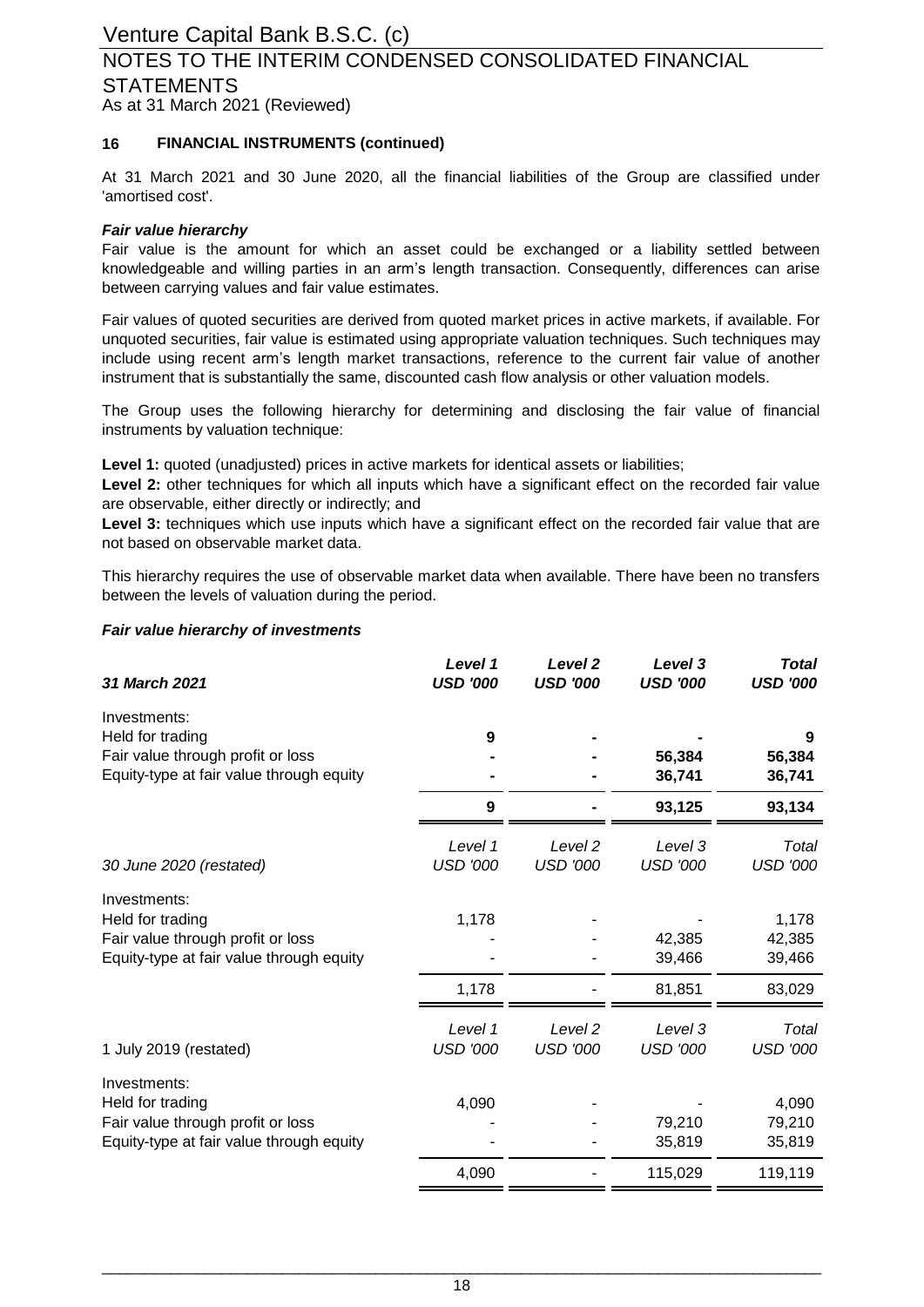### As at 31 March 2021 (Reviewed) Venture Capital Bank B.S.C. (c) NOTES TO THE INTERIM CONDENSED CONSOLIDATED FINANCIAL **STATEMENTS**

### **16 FINANCIAL INSTRUMENTS (continued)**

### *Fair value hierarchy (continued)*

Determining fair value under Level 3 includes use of valuation techniques such as the discounted cash flow model. The future cash flows have been estimated by management, based on information and discussion with representatives of management of the investee companies, and based on the latest available audited and un-audited financial statements. Cash flows have been projected for an initial period of three years and then a terminal value has been estimated using a combination of forward multiples and capitalization of cash flows of the last year of the estimate. The discount rates used for computing the present value of future cash flows range from 9.8% to 20.85%. The discount rates have been arrived at after considering the risk free rate, expected market premium, country risk and systematic risk underlying each investee company. The Group has also made use of illiquidity and marketability discounts where considered appropriate.

The potential income effect of a 10% increase in the discount rates, which is a key variable used in the valuation technique, would decrease the fair values by approximately USD 1,401 thousand, whereas a 10% decrease in the discount rate would increase the fair values by approximately USD 2,449 thousand. The potential income effect of a 10% change, on either side, in the market multiples, which is a key variable used in the valuation technique, would increase the fair values by approximately USD 5,384 thousand or reduce the fair values by approximately USD 5,240 thousand respectively.

Investments amounting to USD 36,741 thousand (30 June 2020: USD 39,466 thousand) are carried at cost less impairment provision in the absence of a reliable measure of fair value. However, in the opinion of management and based on best estimates, the fair value is not considered to be materially different from above carrying values.

The fair values of the Group's other financial instruments are not significantly different from their carrying values as at 31 March 2021 and 30 June 2020. There were no transfers of financial assets between Level 1, Level 2 and Level 3.

### **17 RESTATEMENT OF COMPARATIVES**

On 30 June 2016, the Bank entered into an agreement with Saudi VC investment Company ("SVCIC"), an associate of the Bank, to purchase certain shares of Goknur (a project managed by the Bank) in order to assist SVCIC in disposing these shares to third party investors. At the time, the Bank's intention was to broker the shares to third-party investors on behalf of SVCIC without assuming any direct exposure to the project. While the Bank was able to sell most of these shares to third party investors, certain shares remained unsold as the initial buyer interest did not fully materialise. Based on a review performed by management and several discussions with SVCIC management and its Board, the Bank's management has assessed that an obligation remained on the Bank towards SVCIC for the unsold shares which needs to be reflected in the Bank's consolidated financial statements along with the recognition of the unsold shares as an investment in Goknur. Prior to 31 December 2020 these shares were not recognised as an investment by the Bank and accordingly the Bank's investment in Goknur, including the corresponding changes in the fair value of the investment and its liabilities to SVCIC, were not reflected within the consolidated financial statements of the Bank for the years ended from 30 June 2016 to 30 June 2020. Management has corrected the errors in these interim condensed consolidated financial statements by restating comparatives for each of the affected financial statement line items as presented below: